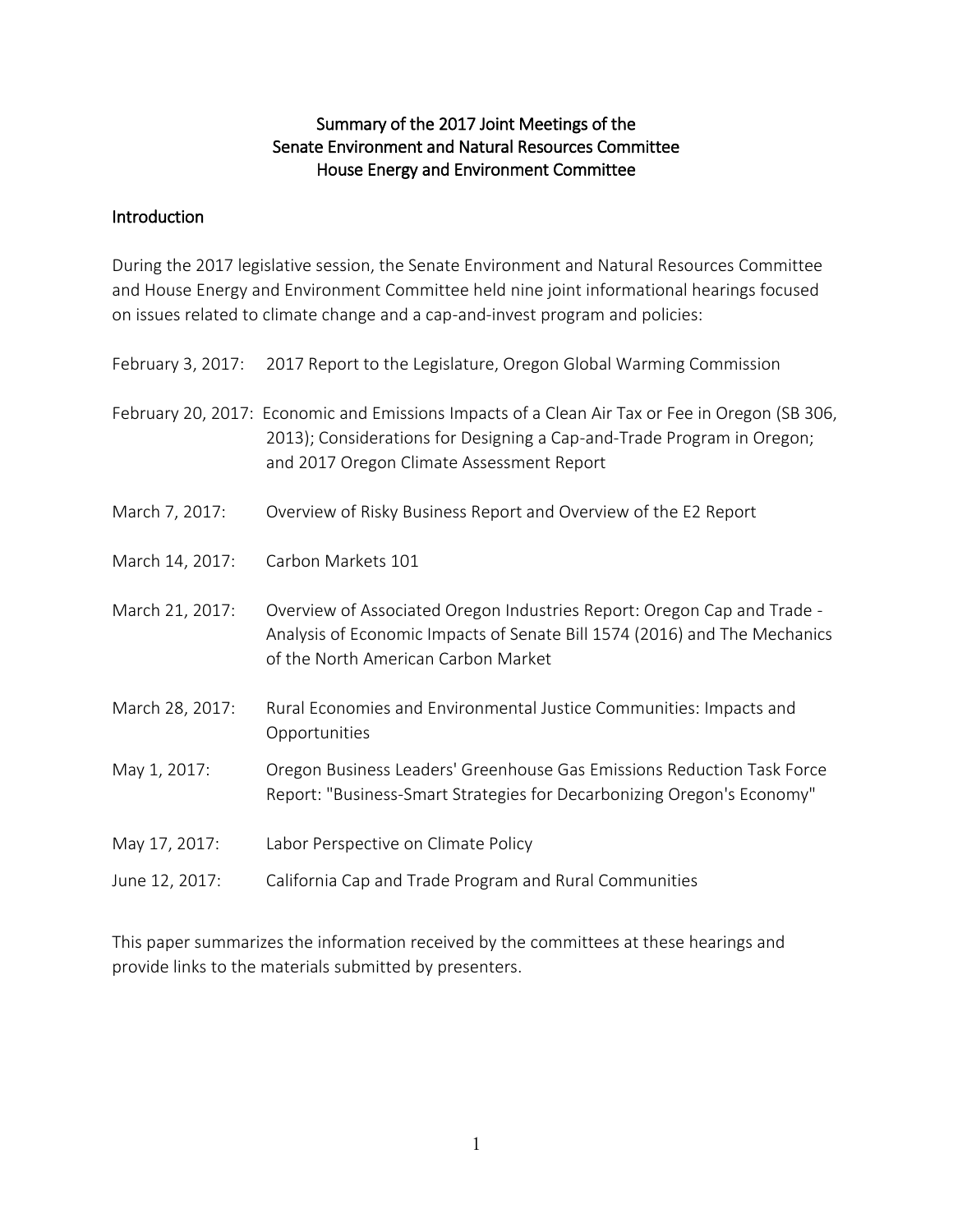### February 3, 2017: 2017 Report to the Legislature, Oregon Global Warming Commission

#### Meeting Materials:

<https://olis.leg.state.or.us/liz/2017R1/Committees/SENR/2017-02-03-15-00/MeetingMaterials>

*Angus Duncan, Chair Oregon Global Warming Commission Jessica Shipley, Senior Policy Analysts, Oregon Department of Energy*

The Oregon Global Warming Commission (OGWC) biennial report to the legislature typically includes current greenhouse gas inventory data and updated emission projections. The relevance of the 2017 report is improved by using data no more than six months old in the transportation and utilities sectors, and includes a summary of new work such as forest carbon accounting efforts.

The report addresses six distinct sections:

- 1. Oregon's Historical GHG Emissions and GHG Inventory. The new data points included in the report are from 2014 and 2015. Oregon's GHG emissions peaked in 1999, experienced a mini-peak in 2007, and were flat 2012-2014. In 2015, there was an emissions uptick mostly due to increases in the transportation sector. Transportation was the highest source of GHG emissions in that year at 37%, followed by electricity use at 30% and natural gas at 12%. Projections to 2050 indicate there will be a decrease in emissions in 2030 due to the passage of Senate Bill 1547 (revising the Renewable Portfolio Standard). The takeaway is that under existing policies, there will be a 10 million metric ton  $CO<sub>2</sub>$  gap in 2020 between actual GHG emissions and GHG goals, and a 44 million metric ton gap in 2050.
- 2. Electricity Options: Efficiency, Gas and Renewables. It is important to find an appropriate mix of policy and technology to drive utility emissions down while providing reliable power and preventing price spikes. Two recent events are substantially shaping the landscape of electricity options: 1) Senate Bill 1547 (2016), which requires 50% new renewables by 2040 and the elimination of coal from electricity supply, and 2) the decision to close PGE's coal plant in Boardman. One outstanding issue is the need to identify a replacement resource following the Boardman closure. PGE is considering one approach that involves a large baseload gas plant, and one approach that is mostly renewables-based with some integrating gas. Both approaches meet reliability criteria. If PGE selects the gas baseload option, emissions will start increasing again, creating further divergence between GHG goals and emissions in the utility sector between 2020 – 2035. Another outstanding question is whether Pacific Corps will wait until 2030 to end service from coal plants outside of Oregon, or close plants on an earlier timeline. A strong trend in the last 8-10 years has been the rapid drop in installation cost of solar and wind generation, and an equally dramatic drop in battery storage technologies. The OGWC recommends utilities take advantage of these declining cost curves and the opportunities they present to keep emissions trajectories going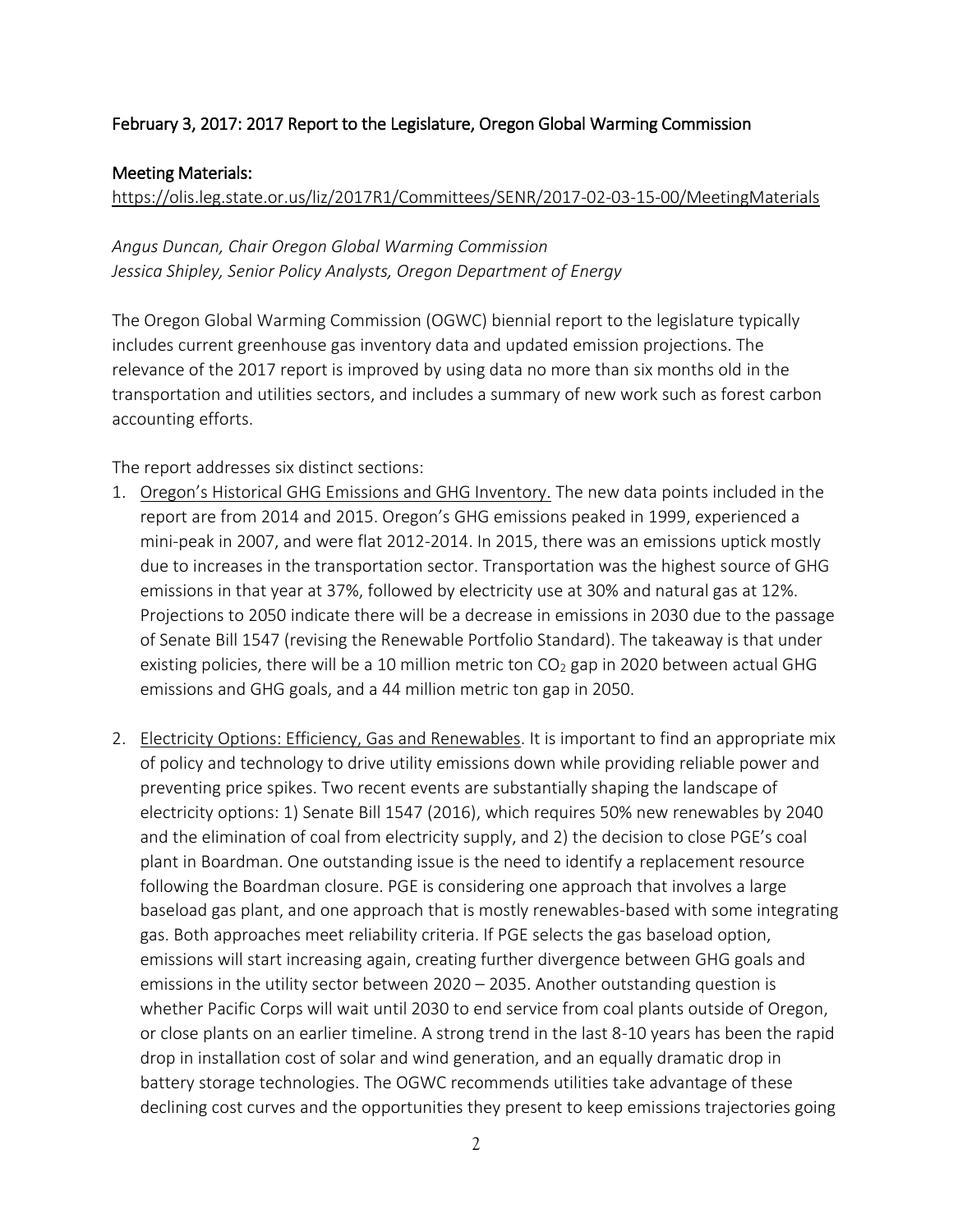downhill.

- 3. Transportation Emissions. Transportation sector emissions have started to increase in the past two years for two identifiable reasons: 1) Oregon highway vehicle miles travelled have been increasing since 2010, likely due to recession recovery and lower gasoline prices, and 2) people are buying bigger – SUVs. SUVs accounted for 65% of new auto sales in 2015, representing an increase of 14% over the previous year. Clean transportation strategies include transit, electric vehicles, and other miscellaneous initiatives. Transit strategies consist of extended service and accessibility so that individuals who are unable, or who don't need or want to drive, have meaningful alternatives. For those who do need or want to drive, electric vehicles offer very low GHG emissions. Electric vehicles are increasingly costcompetitive with traditional vehicles. For example, the cost of a Chevy Bolt is in the mid- \$30,000s, and travels 200 miles on a single charge. The cost of electric vehicles is expected to continue to decrease, particularly as battery costs decrease.
- 4. Forest Carbon Accounting. In the 2010 OGWC "Roadmap," there was insufficient forest carbon data on which to base policy decisions. In 2016-2017, OGWC convened a Forest Carbon Task Force that includes academic, agency, and industry experts to identify the information needed, and to quantify and inventory total forest carbon by region, ownership (public and private), pool (carbon in living trees, dead trees, soil and roots, and smaller pools), and movement between pools and the atmosphere. The U.S. Forest Service has been the Task Force's primary partner and methods have been based on ground-sourced data transects. Results indicate there are about 11 billion tons of carbon dioxide equivalent in Oregon forests, and Oregon's total carbon emissions are approximately 60 million tons. This suggests there is a dynamic between carbon gains or losses based on forest management decisions. Detailed results by region, ownership, and pool are available. The Task Force has the following work to complete before presenting its findings to the legislature: 1) quantify historical carbon flux among pools, 2) describe future climate change-induced carbon flux (e.g., wildfire extend and severity), 3) describe effects of human interventions on forest carbon content (e.g., harvest, forest health thinning), and 4) identify net effect of human interventions after displacement of carbon emissions (e.g., structural wood replacing steel, forest biomass-to-energy replacing fossil fuel generation). Oregon may be the only state doing this kind of forest carbon accounting work and there is a high level of enthusiasm among participants.
- 5. Adaptation and Preparation. The 2017 OCCRI Climate Assessment documents extreme heat events, decreased snowpack, and altered drought, flood, landslide, wildfire, and sea level rise occurrence. In 2010, agency directors and staff produced an "Adaption Framework" with many section headings, but not much detail on what Oregon should be doing to prepare for climate change. The OGWC is responsible for tracking carbon emissions and identifying carbon policies to reduce those emissions as well as helping prepare the state to deal with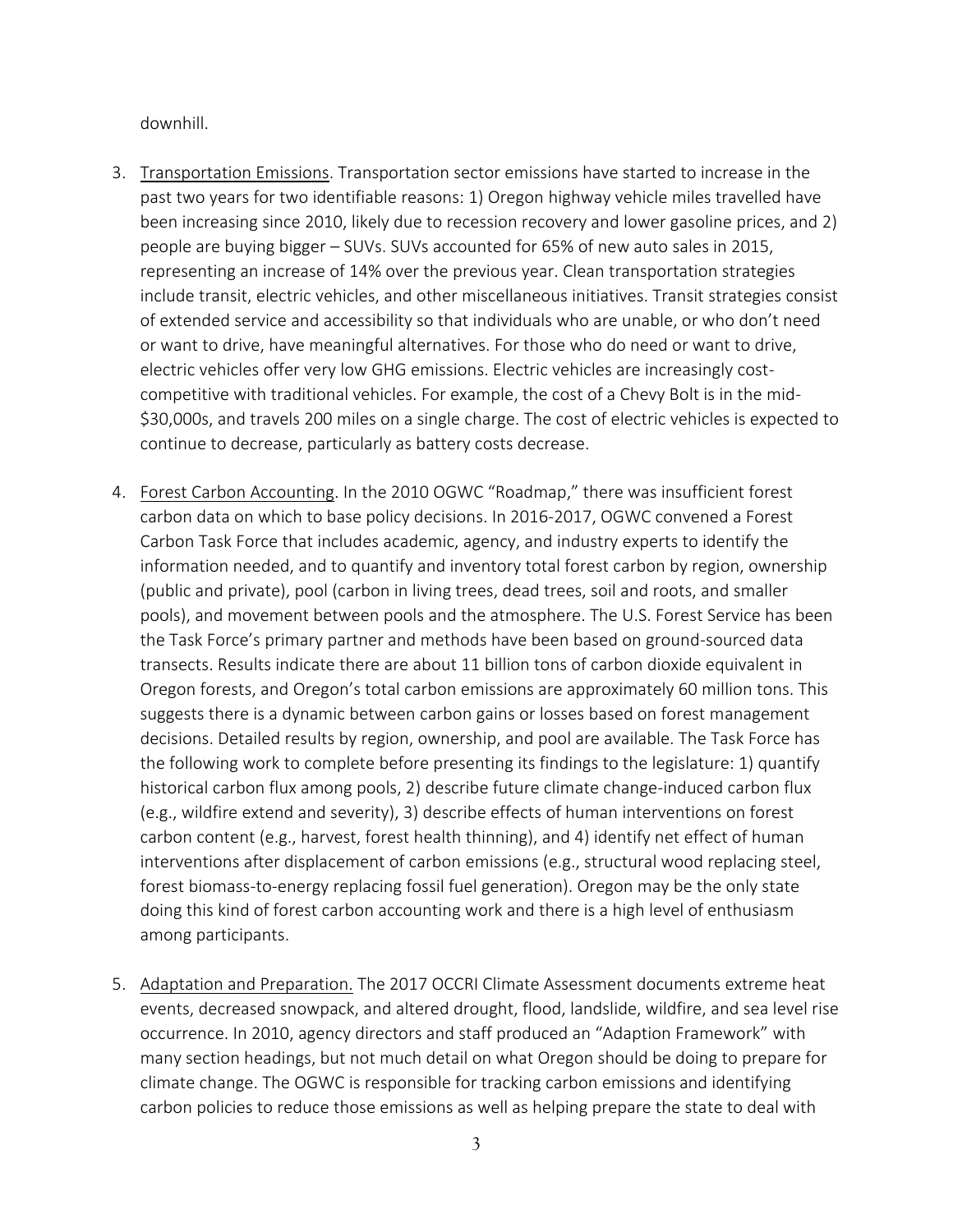the effects of climate change. According to Angus Duncan (OGWC Chair), "neither the commission or the state has done its job in this respect." Little has been done to consider climate change's effect on people, infrastructure, natural resources, or health. "The can has been kicked down the road until now, and we hope to pick it up in 2017 and 2018."

6. State Climate Policy Challenges: Delivery, Oversight, and Accountability. OGWC is requesting authority, budget, and staff support (\$1 million per biennium). The commission needs financial support to manage the workload and to analyze cost-effectiveness. Right now, policy options are a menu with no prices. It is challenging for legislators to know which actions to prioritize, and which to defer. The OGWC would like authority to task state agencies with significant roles in either the emissions or adaptation/preparation agendas, to identify their respective shares of the state's program, outline benchmarks for measuring progress, and to submit annual reports. The OGWC could then compile that information into a more comprehensive report to the legislature that includes areas where the state is making progress, not making progress, and reasons for lack of progress.

Key Report Recommendations:

- Include "clean transportation" in any 2017 transportation legislation, especially transit and electric vehicles.
- Defer enacting new forest management policies affecting carbon balances in Oregon's forests until the Forest Carbon Accounting Project is complete.
- Direct state agencies to work with the OGWC to set agency climate benchmarks, and to provide annual progress reports to the OGWC.
- Provide the OGWC with sufficient resources staff and budget to enable execution of its responsibilities, including accountability, a cost-benefit analysis, and citizen communication.

February 20, 2017: Economic and Emissions Impacts of a Clean Air Tax or Fee in Oregon (SB 306, 2013); Considerations for Designing a Cap-and-Trade Program in Oregon; and 2017 Oregon Climate Assessment Report

## Meeting Materials:

<https://olis.leg.state.or.us/liz/2017R1/Committees/HEE/2017-02-20-15-00/MeetingMaterials>

# Economic and Emissions Impacts of a Clean Air Tax or Fee in Oregon (SB 306, 2013)

*Tom Potiowsky, Director, NW Economic Resesarch Center, Portland State University Mazen Malik, Senior Economist, Legislative Revenue Office*

Senate Bill 306 (2013) directed the Legislative Revenue Office (LRO) to conduct a study of the economic and greenhouse gas emissions impact of implementing a clean air tax or fee in Oregon.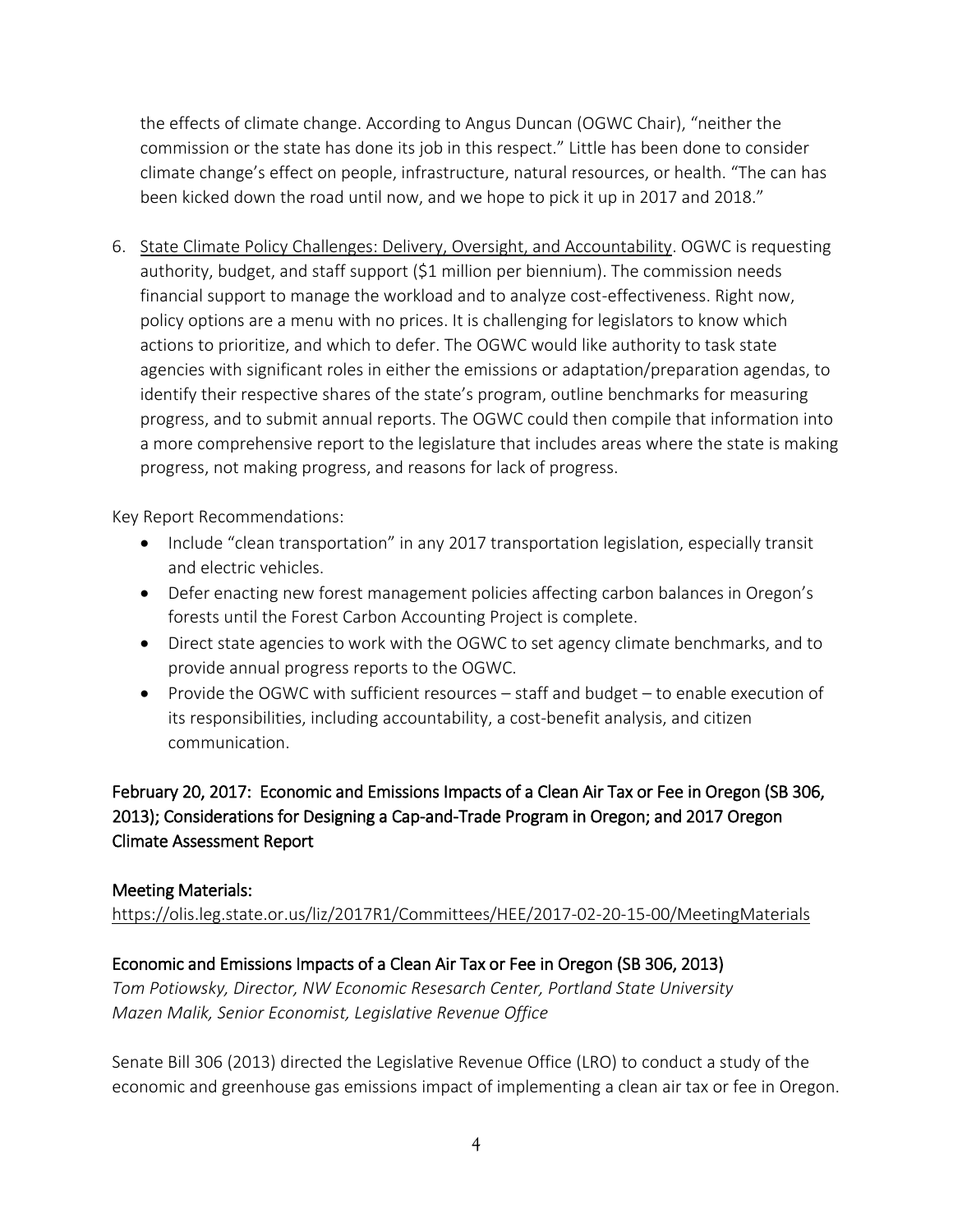LRO partnered with Portland State University to produce the 2014 Carbon Tax Report. The study objectives included investigation of carbon tax level and tax base, impacts on key industries and communities, impacts on other taxes and stability of other laws, economic and GHG impacts, and equity issues.

Report Methodology:

- Established economic and emissions baselines for comparison to different carbon tax scenarios.
- Estimated price changes to gasoline, natural gas, and electricity under tax scenarios ranging from \$10 to \$150 per ton.
- Modeled GHG emission reduction under carbon tax scenarios.

Report Findings:

- GHG reductions depend on the price of millions of metric tons of carbon emitted.
- Significant GHG reductions can be reached. At approximately \$45/ton, the 2020 10% GHG reduction goal would be reached. 2050 GHG reduction goals would not be met under any tax scenario.
- Revenue generation potential can range from \$450 million to a few billion dollars annually.
- Economic impacts are small relative to the broader economy, and differ by region, income, and industry. The Portland metropolitan area would produce the largest reductions because it is the highest emissions producer.
- Negative impacts can be offset with targeted expenditure, investment, or economic development incentives.

## Considerations for Designing a Cap-and-Trade Program in Oregon

*Palmer Mason, Senior Legislative Advisor, Oregon Department of Environmental Quality Colin McConnaha, Senior Climate Policy Advisor, Oregon Department of Environmental Quality*

Legislative Context for Cap-and-Trade Study:

- 2007: Legislature adopts GHG reduction goals and Renewable Portfolio Standard (RPS)
- 2013: Carbon tax study
- 2015: Clean Fuels Program (Senate Bill 324 lifted the sunset on the clean fuels program and directed DEQ to fully implement it)
- 2016: Healthy Climate Act (Senate Bill 1547)
- 2016: DEQ directed to conduct cap-and-trade study (Senate Bill 5701)
- 2017: Cap-and-trade bills introduced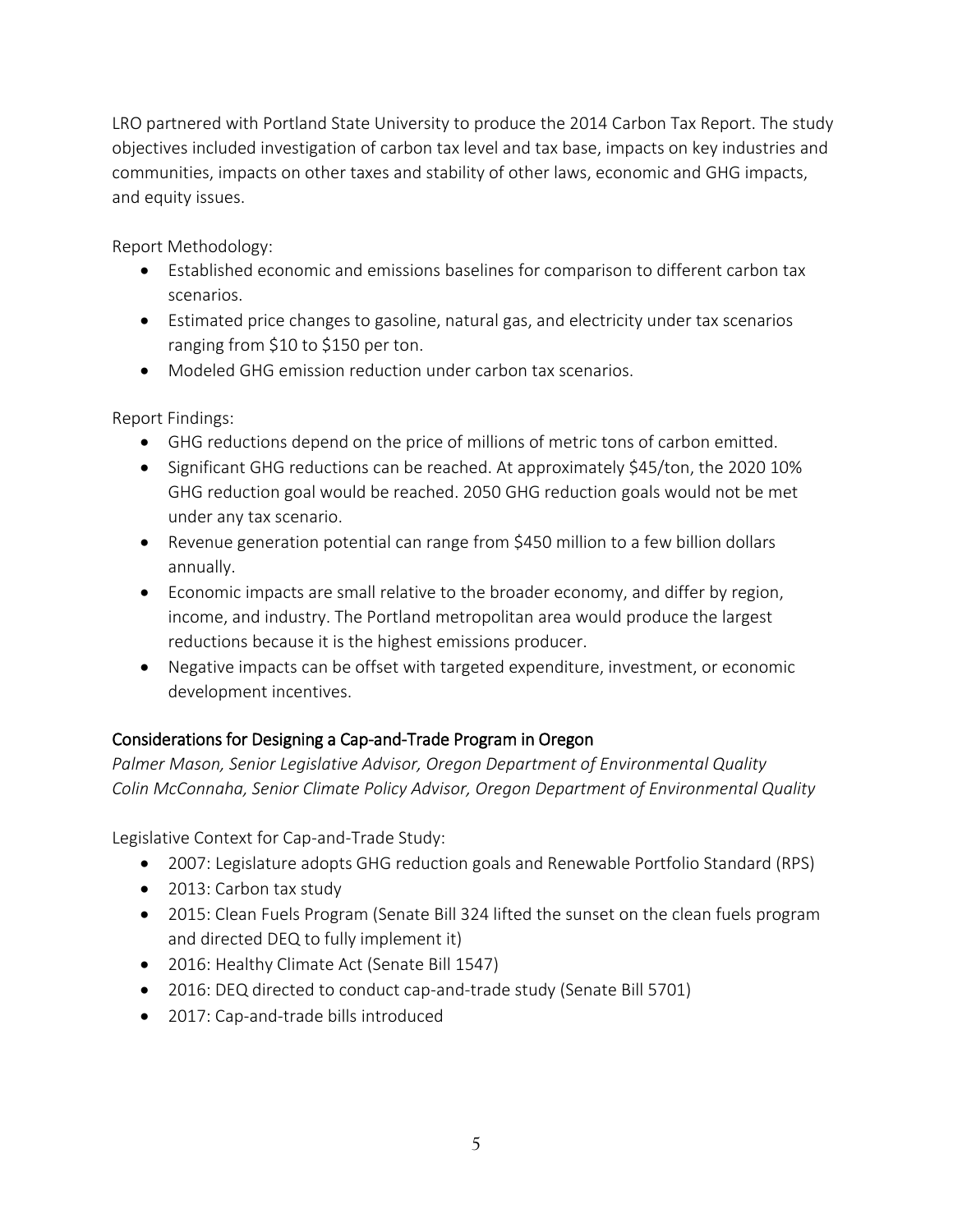Legislative Direction for Cap-and-Trade Study:

In February 2016, the legislature directed DEQ to study how a market-based approach to reducing GHG emissions in Oregon would function. The legislature required the report to address four topics of interest:

- 1. Identify the scope and stringency necessary to meet Oregon's GHG goals and to link with other jurisdictions.
- 2. Describe the interaction of a cap-and-trade program with existing state programs and policies, including the Renewable Portfolio Standard and the Clean Fuels Program.
- 3. Identify mitigation strategies for negative impacts on businesses, including other jurisdictions' strategies for minimizing leakage, and adapting those strategies to Oregon. (Leakage is the potential for trade-exposed businesses to move out of state to avoid increased carbon-based energy costs.)
- 4. Identify effects on disadvantaged populations and rural communities, including other jurisdictions' strategies for addressing these unique concerns, and adapting those strategies to Oregon.

DEQ's study approach involved looking through existing literature and policies in other jurisdictions, hiring a consultant for economic modeling, soliciting stakeholder input through a public process, and generating this report.

### What is Cap-and-Trade?

A cap-and-trade program's cap is the overall limit the state establishes on GHG emissions. The program defines GHG sources covered by the cap and limits their collective emissions - it is not a cap on a particular source. The state enforces the limit by requiring sources to hold "allowances" to cover every ton of GHG they emit. The state can decide how it issues allowances into the system: by selling allowances at auction, or giving allowances to regulated parties for free, or both. Once allowances are introduced and a marketplace is established, those allowances can be bought and sold, and that is the trade element of cap-and-trade.

#### Study Findings:

- 1. Differences between cap-and-trade and a carbon tax
	- Cap-and-trade provides certainty for emission reductions by establishing an overall GHG limit, and by controlling cap reductions over time. Cap-and-trade does not provide certainty on price: the price to emit is established by the marketplace - by the relationship between the overall supply of allowances and the demand for those allowances.
	- A carbon tax explicitly defines the price of carbon. A carbon tax does not provide certainty of emissions reductions, it simply introduces a fee on those emissions. Modeling can be used to estimate the market response to a given tax level, and how emissions might be reduced at a certain level.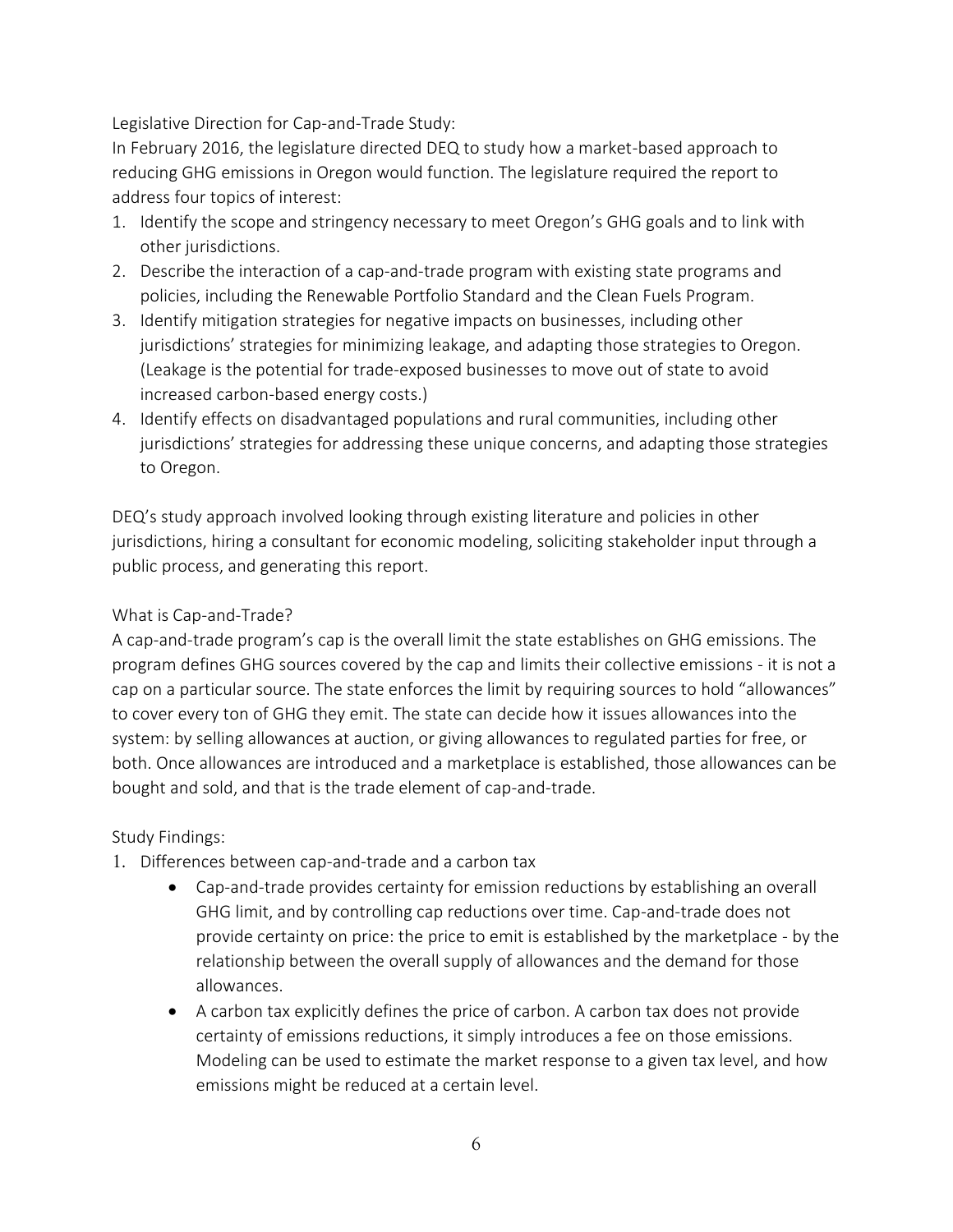- Cap-and-trade yields emission reductions where they are cheapest for emitters, due to the market mechanism.
- Cap-and-trade offers more flexibility to mitigate economic impacts on businesses. The state controls allowance allocation, and can directly allocate some allowances to business at high-risk for leakage to offset or defray emission costs. Under a carbon tax, there is no analogous tool. Both cap-and-trade and a carbon tax could induce leakage.
- 2. Key design elements of a cap-and-trade program
	- Cover as many emission sources as possible. A program in Oregon could likely cover a little more than 80% of emissions, including transportation fuels, natural gas, and electricity.
	- Align cap with Oregon's GHG goals.
	- Include cost containment mechanisms. There is no price certainty with a cap-andtrade program because the marketplace establishes the price. However, there are benefits to ensuring against price extremes by establishing minimum and/or maximum auction prices for allowances. Cost containment would likely also be required for Oregon to link to other marketplaces.
- 3. Options for state distribution of allowances
	- Allowances can be distributed in two key ways: by auction and by free allocation to targeted entities.
	- One benefit of auctioning allowances is that a clear price signal is established for regulated parties, which will help increase understanding of the value of carbon emissions. In addition, the state wouldn't have to manage allocations.
	- Direct allocation of allowances to businesses may minimize leakage, and allocation to utilities can protect ratepayers.
- 4. Possible revenue uses
	- Several hundred million dollars of allowances would likely be generated from auctions annually.
	- Revenue from transportation would likely be restricted to spending on roads and bridges via the Highway Trust Fund due to state constitutional requirements.
	- Remaining revenue could be invested to benefit disadvantaged and rural communities, minimize impacts to utility rates, further reduce emissions, and/or fund other state priorities.
- 5. Potential economic effects
	- Statewide effect would be quite small (less than  $\pm 0.1\%$  of gross state product).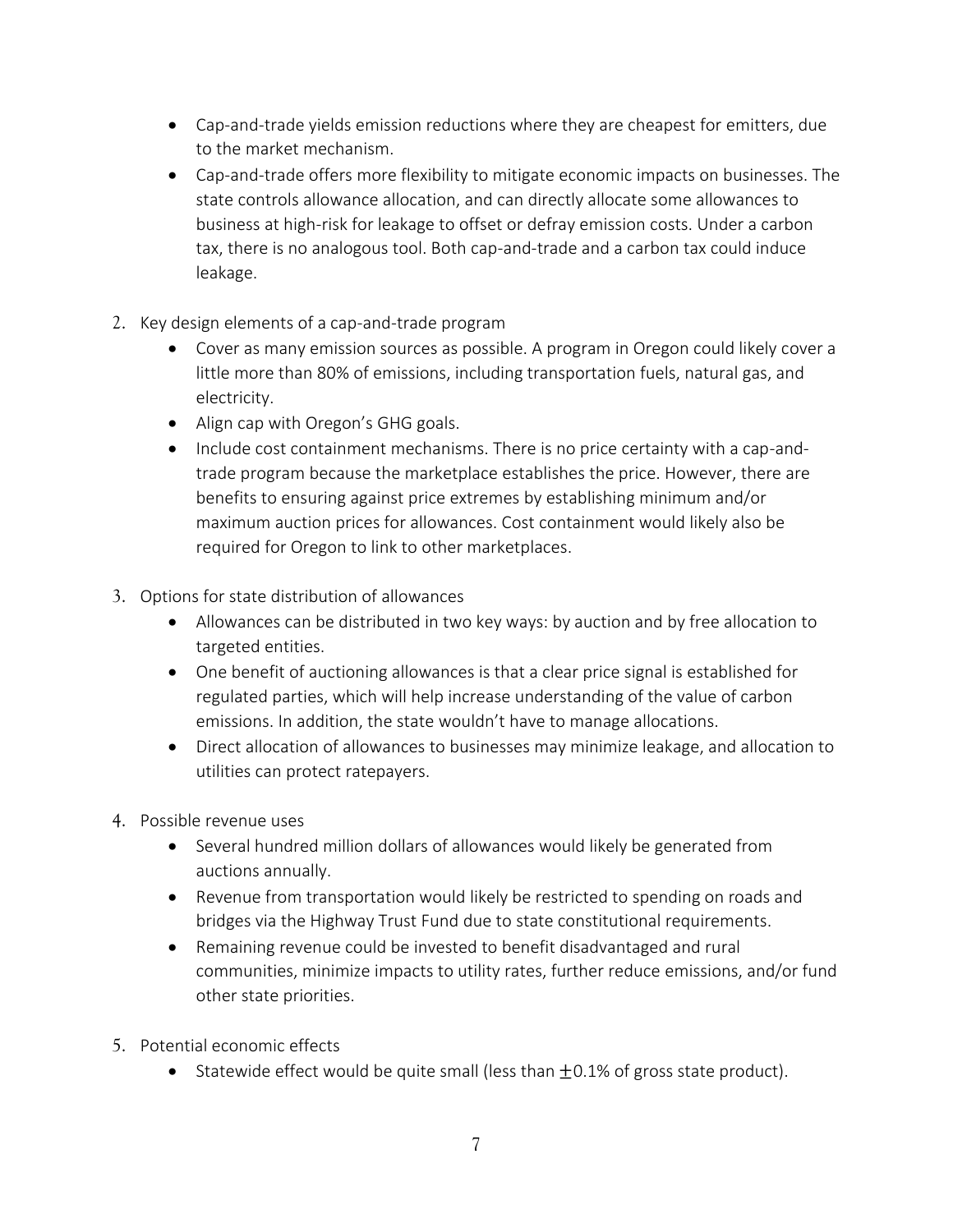- The small effect is not evenly distributed across economic sectors. Sectors more reliant on fossil fuels may experiences a greater negative effect; less reliant sectors would see a more positive benefit.
- Negative effects are disproportionately borne by low income households and rural parts of the state unless corrective mechanisms are implemented with program revenue.
- Public health benefits were not modeled. GHG reductions would drive down emissions of co-pollutants (e.g., particulate matter) that pose a localized human health risk or effect. This study did quantify co-pollutant effects. Literature from northeast states and California suggest there are some significant human health benefits resulting from cap-and-trade implementation.
- 6. Interaction between cap-and-trade program and Oregon's existing climate policies
	- A cap-and-trade program could be designed to complement existing programs.
	- This study focused on the interaction between a cap-and-trade program and the RPS, the prohibition on importing coal-generated electricity, and Oregon's Clean Fuels Program.
	- There is a risk of duplicating costs. Utility ratepayers are already paying for existing emissions reduction programs. A cap-and-trade program would have to be designed to avoid overlap. Offset methods could include the allocation of allowances directly to utilities to avoid the costs of the program, or recycling auction revenue back into the sector to offset ratepayer costs. The PUC would likely play an important role to ensure that ratepayers benefit.
	- Policies tailored to specific economic sectors would still play an important role, particularly in the early years of introducing a cap-and-trade program. At the outset, a cap-and-trade program doesn't send a particularly strong, prescriptive signal to utility or transportation sectors to transform those markets to achieve state GHG goals, and to comply with a cap aligned to those goals. Setting goals by sector helps transform those sectors in a gradual way.

#### 2017 Oregon Climate Assessment Report

*Kathie Dello, Associate Director, Oregon Climate Change Research Institute*

The Oregon Climate Change Research Institute (OCCRI) produces the Oregon Climate Assessment Report (OCAR). It released the first OCAR in 2010; it was a comprehensive review of climate change research to-date. In 2013, the OCAR focused on climate change occurrence and impact in the Pacific Northwest region. The most recent 2017 OCAR is a shorter update to previous OCARs, and includes scientific literature from summer 2013 through summer 2016. To produce these reports, OCCRI staff read, cull, and compile relevant scientific literature from peer-reviewed sources. The 2017 OCAR incorporates 350 scientific papers.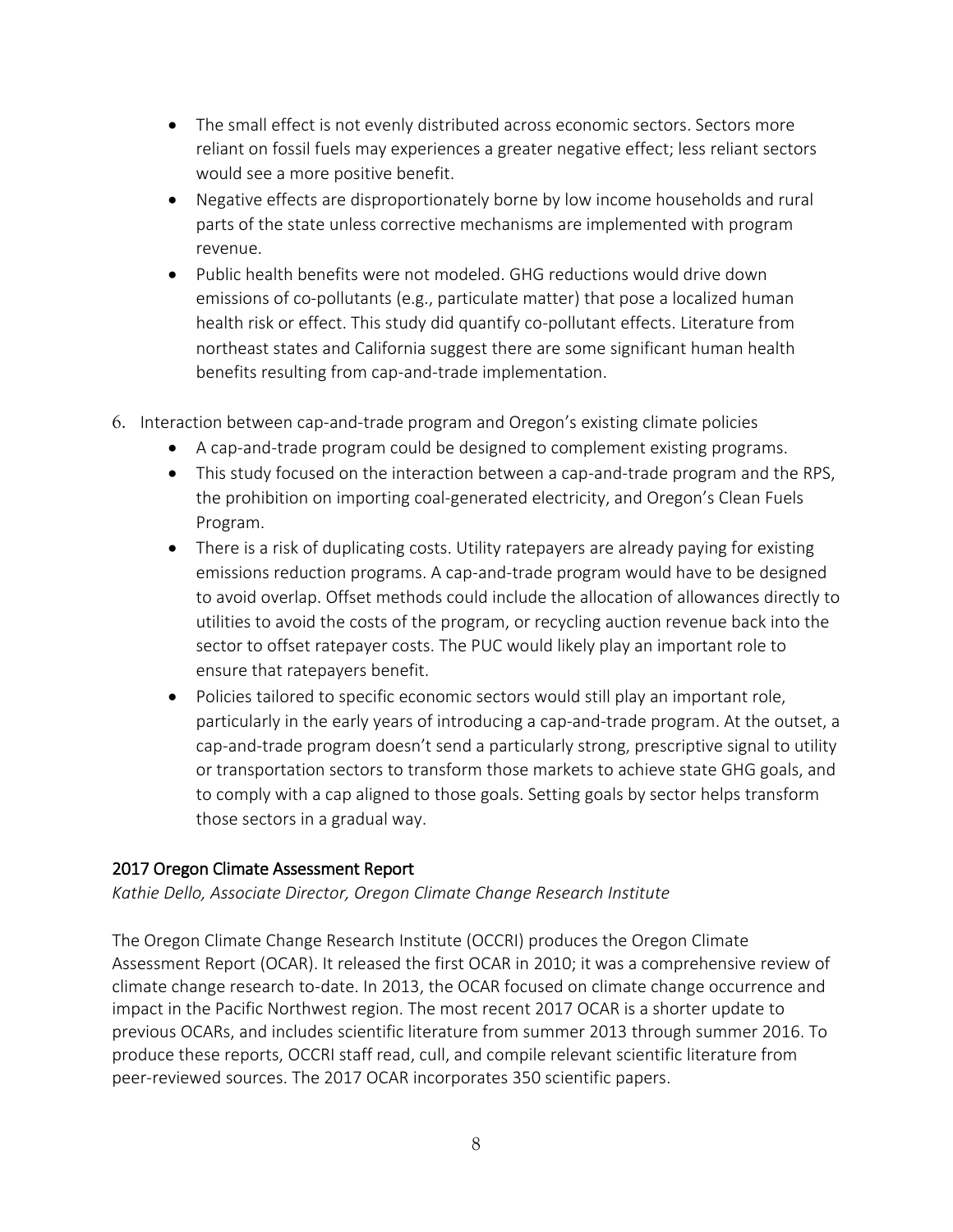Bottom Line:

- Climate change is, and will continue to impact Oregon through coming decades. It is already here, not just an expected future phenomenon.
- GHG reductions are necessary, but not enough. Oregon must adapt to change.

Report Findings:

- Climate change will continue to impact the health of Oregonians. Vulnerable populations are particularly at risk. Women, children, elderly, rural, and tribal individuals are disproportionately impacted by climate change.
- Oregon will continue to warm. This report indicates some regional trends can now be attributed to human activity (e.g., the 2014-2015 snow drought). This is a rapidly evolving field in climate science. Scientists are now able to examine some large weather events and determine if they were more likely because of climate change.
- Declining mountain snowpack is having and will have significant impacts on water resources.
- Coastal flooding and erosion has increased. Oregon has many assets at less than four feet elevation. Other ocean issues associated with climate change will impact Oregon's fisheries.
- Changing climatic suitability and disturbances will drive forest vegetation transformation. Increasing wildfire frequency and intensity as well as pest and disease distributions will affect forest composition. Fine particulate matter from wildfires is expected to increase by 160% by mid-century across the entire western U.S., causing adverse human health impacts.
- Agriculture will experience short term gains (e.g., warmer temperatures will catalyze greater yields and allow growth of new crops). Long-term adaptations to heat stress and water availability will be necessary.

Oregon Climate Change Modeling:

- Globally, 2016 was the warmest year on record based on measured data.
- Climate change modeling consists of decision-making scenarios about whether to reduce GHG emissions, and by what degree.
- $\bullet$  Most graphic model outputs show temperature observations for the 20<sup>th</sup> century to the present, and multiple possible trajectories from the present into the future.
- Scientists expect a warmer Oregon by mid-century. Precipitation outcomes are less clear. Some years will be wet years, and others dry. On average, models do show drier summers, which may impact seasonal water resources.
- Snow is the "smoking gun" of climate change in the western U.S., and especially in Oregon. Historically, the National Resource Conservation Service measures snowpack on April 1 of each year to evaluate the quantity of water that will be available for summer use. Oregonians rely on mountain snowpack; it's the most important source of stream recharge, reservoir fill, and water resource for fish, agriculture, and recreation.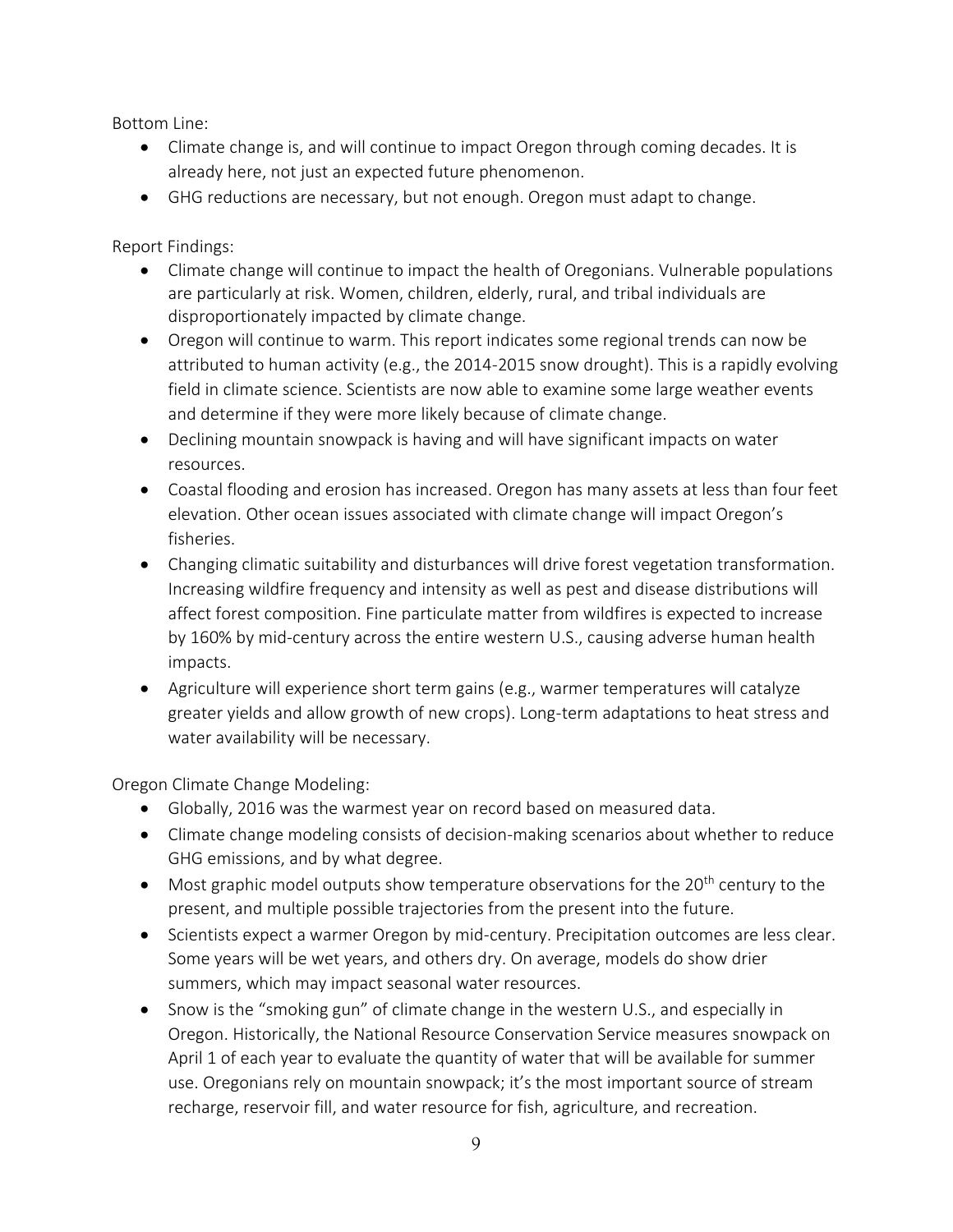- Climate modeling shows that future warming will decrease April 1 snow water equivalency (snowpack) by mid-century. The Cascades are fairly low in elevation compared to other mountain ranges (4,000 - 6,000 ft). Precipitation will increasingly occur as rain rather than snow, and snow will melt out sooner in the season. There will be implications for water needs at certain seasonal moments in time.
- Oregon can expect to have good snow years from time to time. However, conditions similar to 2015 will become more frequent in the future. Planning for that future is very important. In 2015, many ski resorts couldn't open. Washington State recently reported a \$0.5 billion agriculture loss due to the 2015 drought.

## March 7, 2017: Overview of Risky Business Report and Overview of the E2 Report

## Meeting Materials:

<https://olis.leg.state.or.us/liz/2017R1/Committees/SENR/2017-03-07-17-30/MeetingMaterials>

## Overview of Risky Business Report

*Jamesine Rogers Gibson, Union of Concerned Scientists, provided an overview of the Risky Business Report.*

The Risky Business Project is a non-partisan effort focused on economic risk and opportunities of climate change in United States. The Project commissioned an independent risk assessment to provide data on climate risk to businesses and investors through 2100.

The Project analyzed risk at a regional scale for three sectors (energy, infrastructure, and commodity agriculture) and the overarching issues of health and labor productivity. The analysis did not take account of potential adaptation measures.

Key report takeaways:

- The United States economy is vulnerable to a significant and diverse number of risks due to climate change. Remaining on the current greenhouse gas emission path will only make these risks worse and more expensive. Examples of risk include rising sea levels and storm surges that will more than double cost of coastal property loss; the average number of days over 95 degrees Fahrenheit (F) will double or triple, affecting labor productivity, health costs and energy systems.
- Oregon-specific climate risks identified in the report include: An eightfold increase in days with temperatures greater than 96 degrees F each year and rising temperatures by midcentury that could result in a 54 percent increase in the annual burn area in the western US. The analysis did not look at other major risk in Oregon, including water availability and drought, ocean acidification or tourism.
- Immediate actions to address mitigation/resiliency and to reduce greenhouse gas emissions can reduce the worst risk. Modest global emissions reductions can avoid up to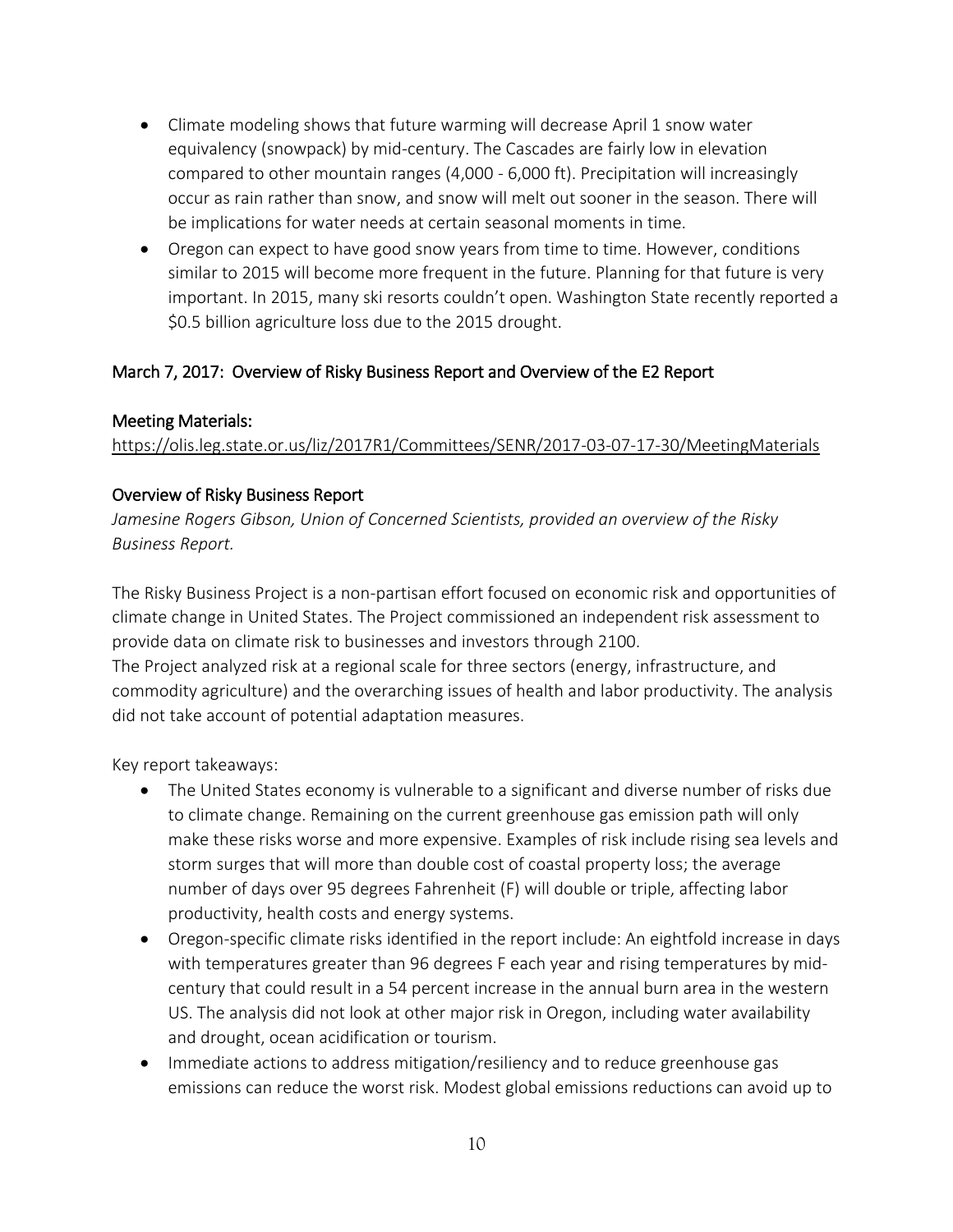80 percent of projected economic costs resulting from increased heat-related mortality and energy demands. Past emissions have locked-in some effects—there is a need to adapt to the risks we cannot mitigate and mitigate the risks we cannot adapt to.

## Overview of the E2 Report

*Bob Keefe and Mike Mercer, E2, provided an overview of the E2 Report: "Oregon: Changing Climate, Economic Impacts & Policies for Our Future"*

E2 has approximately 900 business members across the country; it is an affiliate of Natural Resource Defense Council. Interested in economic benefits of climate policies. E2 prepared the "Oregon Report" looking at costs and benefits of addressing or ignoring climate change in Oregon by compiling information from other reports.

- Oregon Report conclusions: Not addressing climate change will cost Oregon billions of dollars in economic costs; addressing climate change, especially through increasing clean energy, will create jobs, drive economic growth, and add billions potentially to the state's economy.
- To reach its conclusions, the report looked at economic impacts in the following areas: outdoor recreation, agriculture, transportation, consumer energy costs, coast and timber.
- Clean energy jobs are growing twice as fast as other statewide job growth and in numbers of Oregonians working in various energy jobs.
- Conclusion:
	- o Oregon can do nothing about emissions but this poses significant risks to the Oregon economy.
	- o Oregon can take steps to reduce and cap greenhouse gases and invest in green energy.
	- o Oregon has a real opportunity right now and a strong base on which to build at a time when the country is lacking leadership at the national level.

# March 14, 2017: Carbon Markets 101

## Meeting Materials:

<https://olis.leg.state.or.us/liz/2017R1/Committees/HEE/2017-03-14-17-30/MeetingMaterials>

## *Colin McConnaha, Senior Climate Policy Director, Oregon Department of Environmental Quality (DEQ)*

A cap-and-trade program's cap is the overall limit the state establishes on GHG emissions. The program defines GHG sources covered by the cap and then limits collective emissions from those sources – it is not a cap on a particular source. The state enforces the limit by requiring sources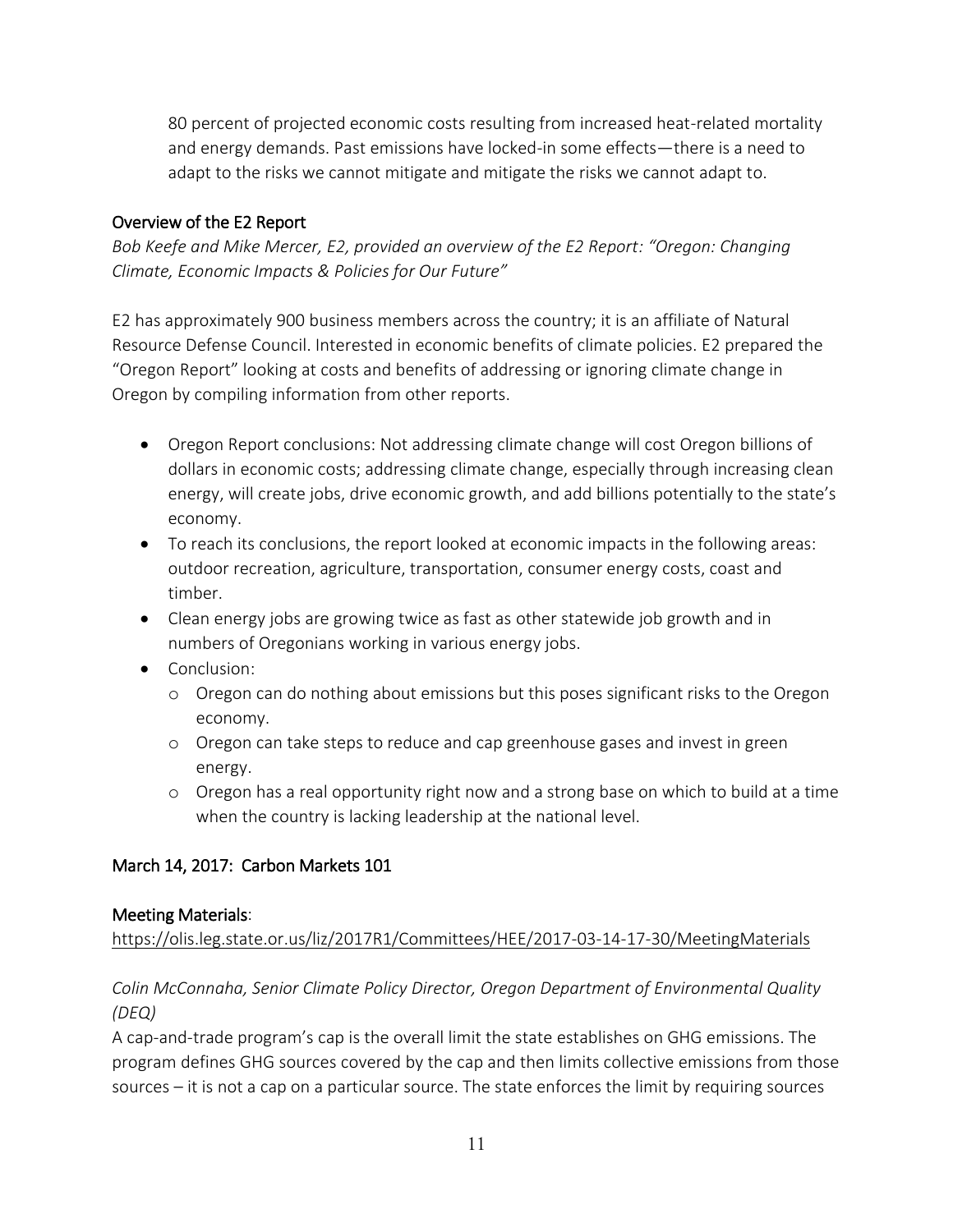to hold "allowances" to cover every ton of GHG they emit. The state can decide how it issues allowances into the system: by selling allowances at auction, or giving allowances to regulated parties for free, or both. Once allowances are introduced and a marketplace is established, those allowances can be bought and sold, and that is the trade element of cap-and-trade.

Six Key Elements of a Cap-and-Trade Program

- 1. Scope
	- Approximately 83% of Oregon's statewide emissions could be covered by a cap-and-trade program.
	- Seventeen percent of emitting sources would not be covered due to small size (below an emissions threshold of 25,000 metric tons), or because of difficulty quantifying emissions reliably. Agriculture and waste are examples of sources that wouldn't be covered.
	- DEQ recommends that the scope be set as large as possible. A cap-and-trade program is most effective when it covers as many sources as possible because it moderates the price and frees-up the highest amount of least-cost reductions to be achieved by the program.
	- One option to extend the reach of a cap-and-trade program is to use offsets to credit emission reductions achieved by sources not subject to the cap, so long as they are capable of reliable measurement with sufficient rigor. Offset credits can be issued into circulation and used much like allowances.
- 2. Stringency
	- Stringency is the relationship between where the state sets the cap and the source of emissions subject to the cap. The stringency of the cap bears directly on reductions and whether the state is on track to meet its GHG reduction goals.
	- Stringency considerations include: whether the cap is aligned to Oregon's GHG goals; whether the state adjusts to ensure all sources are "doing their share"; whether the trajectory between milestone years 2020 and 2050 is aligned; and compatibility to link with other programs. Jurisdictions with existing cap-and-trade programs require linking programs to have similarly stringent caps. Oregon's long-term goal (75% in 2050) is similar, but not as stringent as California's and Ontario's (80%). Other jurisdictions also have more interim milestones.
- 3. Allowance distribution:
	- The state issues allowances into the system, which is how the cap is enforced. Emissions sources subject to the cap must acquire sufficient allowances to cover their emissions.
	- The state's method of distributing allowances is a very important part of a cap-and-trade program, and there are two primary distribution options:
	- An auction is the simplest option with noteworthy benefits. Auctions offer a clear price signal within the market (entities can clearly see the cost to emit GHGs), they require no state formula for distribution, and they generate revenue. Revenue can become a tool to mitigate some effects on low income households and rural communities.
	- **The alternative mechanism for distributing allowances is to allocate them freely to** entities covered by the program. One clear benefit of this method is that the state can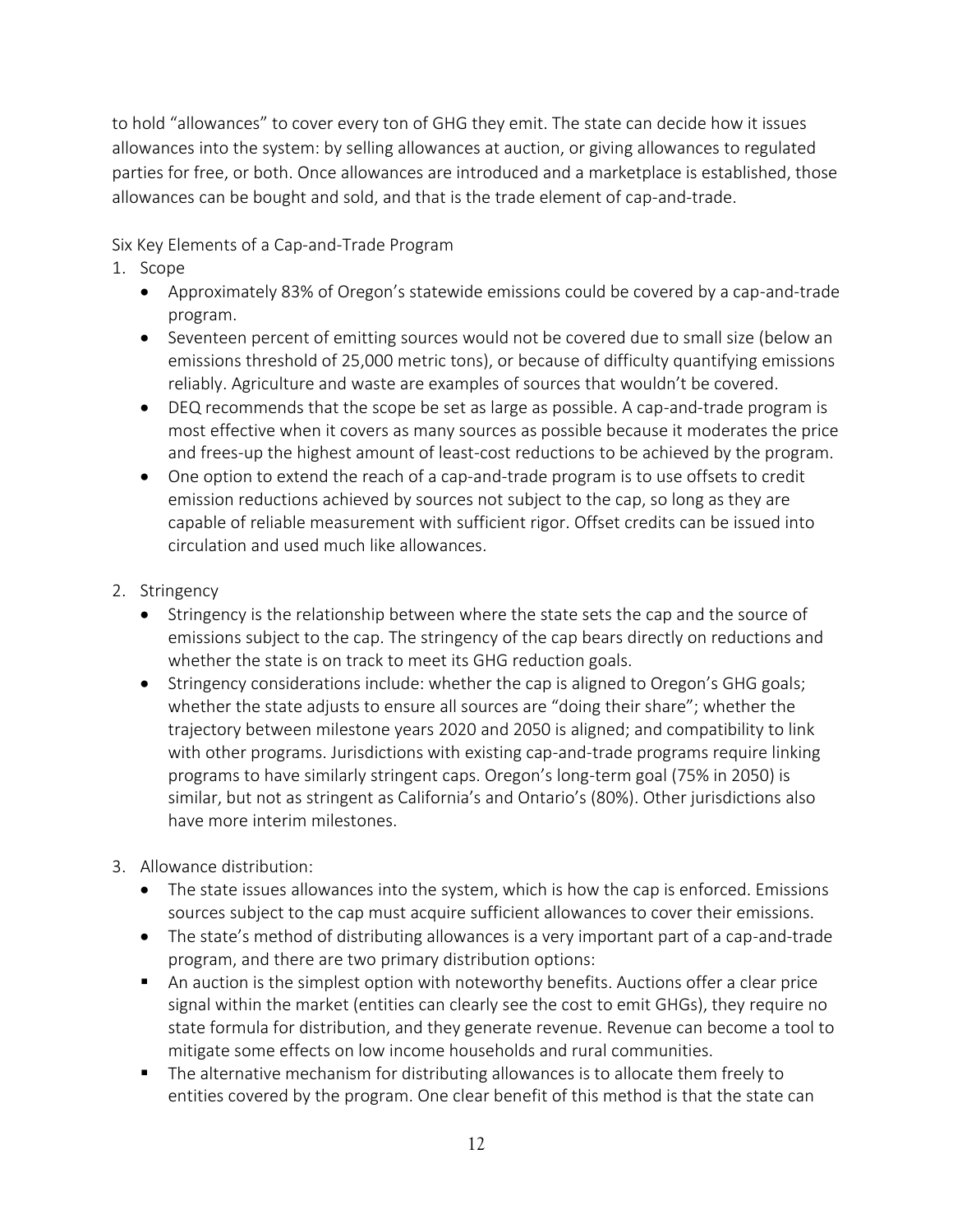defray the cost of acquiring allowances for selected parties. Free allowance distribution is the most significant tool available to mitigate leakage. The state can identify businesses at highest risk of leakage - energy intensive trade exposed (EITE) businesses – and give those entities free allowances to offset leakage pressure.

In California, food processing, pulp and paper, and industrial sources were provided a phased-in allocation of free allowances. Transportation was added in 2015. The DEQ study notes California EITE sectors and aligns Oregon's with them.

### 4. Revenue

- Revenue will be generated as long as allowances are auctioned.
- Revenue from transportation would likely be restricted to spending on maintenance of roads and bridges via the Highway Trust Fund due to state constitutional requirements.
- Remaining auction revenue could be allocated and spent at the discretion of the legislature. Possible expenditures could benefit disadvantaged and rural communities, minimize impacts to utility rates, further reduce emissions, and/or fund other state priorities.
- Current litigation challenging California's cap-and-trade system has chilled auction interest, reducing the revenue stream. This is the fifth time the California auction has been undersubscribed. Two causes include the Morningstar lawsuit against ARB which contests the legality of auctioning allowances, and uncertainty about whether there will be a cap-and-trade program in California after 2020, when the program is currently scheduled to sunset.
- 5. Cost Containment:
	- Cap-and-trade provides certainty over GHG reduction outcomes, but not over carbon pricing.
	- There are several mechanisms for containing price volatility (how much the price can fluctuate over time).
	- Banking: Banking is the ability of a business to hold onto allowances between compliance periods. Currently, compliance periods are three-years long in the Western Climate Initiative (WCI) system and unlimited banking is allowed. Businesses with surplus allowances can use them in later years.
	- Linking with other programs: Linking with other programs is also a price containment mechanism. It allows for a broader, deeper economy to be covered by the program, which provides greater stability.
	- Price Floor: The state can also set a price floor, or minimum price at which it will auction allowances. Businesses can not submit bids at an amount below the floor price. The WCI's current price floor is just under \$13.
	- Price Ceiling: The state can set a price ceiling, providing a maximum price for allowance sales. In the WCI, a soft ceiling exists – it's not an absolute cap on allowance pricing, but it provides a moderating signal should prices exceed a certain amount. WCI jurisdictions also have an allowance reserve - an amount each jurisdiction withholds from the system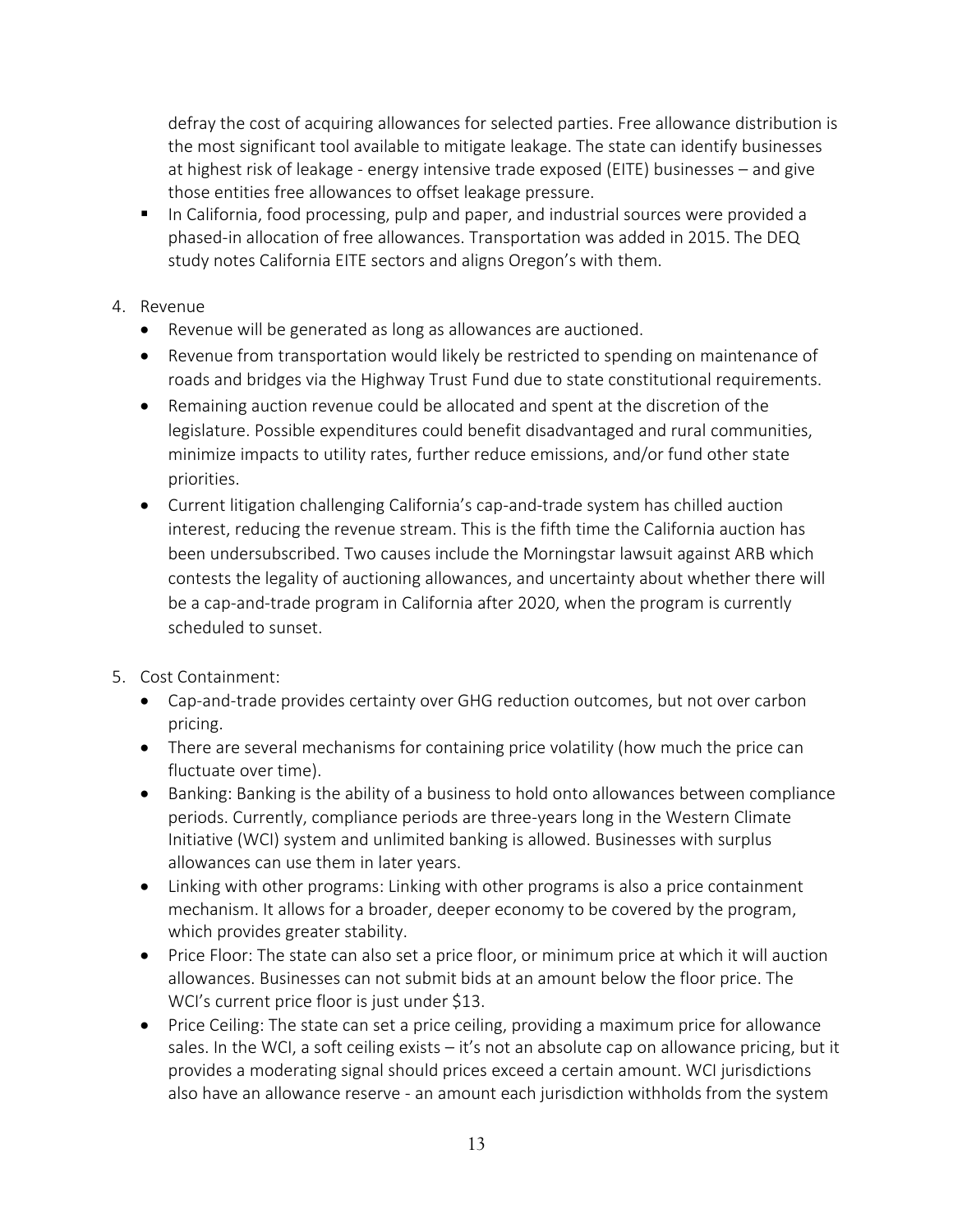unless the price exceeds a certain amount. If the price exceeds the ceiling, a reserve auction is held and the state issues additional allowances into the system to help moderate the price.

- Offsets: Offsets are a compliance instrument separate from allowances though used in the same way. Offsets represent a ton of emissions reduced through an eligible program or source not subject to the cap, that has been through rigorous protocols to ensure actual, additional reductions have been achieved. Offset credits represent real emissions reductions. Credits can be turned in to the state, much like an allowance to mitigate a company's emissions. California restricts offset usage; a company can cover up to 8% of its compliance requirements with offsets.
- 6. Program Administration
	- The agency responsible for administering the cap-and-trade program would need an allowance tracking system. WCI jurisdictions currently use a system that Oregon could presumably use as well if the state was linked to that system.
	- The system would rely heavily on entities reporting their emissions to DEQ, who would then monitor and verify compliance.
	- Oregon would need a software platform to conduct auctions. Currently California and Quebec hold a joint auction; Oregon could presumably join and use the common platform.
	- Oregon would want to do some market monitoring itself, but also use the third party that WCI contracts with, to monitor the market for errors and nefarious gaming. Spikes and dips should appear rational and understandable.
	- New agency staff would be needed to design and administer the program. Stakeholder engagement would be a key agency function. The existing GHG reporting program administered by DEQ would likely need to be expanded and bolstered to provide additional monitoring and verification for a cap-and-trade program.

## *Jason Eisdorfer, Utility Program Director, Public Utilities Commission (PUC)*

The Public Utilities Commission (PUC) regulates Oregon's three investor-owned electric utilities (PGE, PacificCorp, and Idaho Power), and three natural gas utilities (NW Natural, Cascade, and Avista). The PUC is responsible for two core regulatory activities:

- 1. Rate-making: an in-depth process to determine the prudence of utility investments. The PUC must set rates that are just and reasonable.
- 2. Integrated Resource Plans (IRPs): utilities must study potential resource actions to meet customer needs in a least-cost and least-risk manner over a 20-year period. IRPs also consider a utility's legal environmental compliance obligations. According to the Department of Justice, the PUC doesn't have the authority to recapture environmental damage costs from utility actions in consumer rates. However, for the past 15 years, the PUC has required utilities and IRPs to analyze and account for the risk of potential future GHG emissions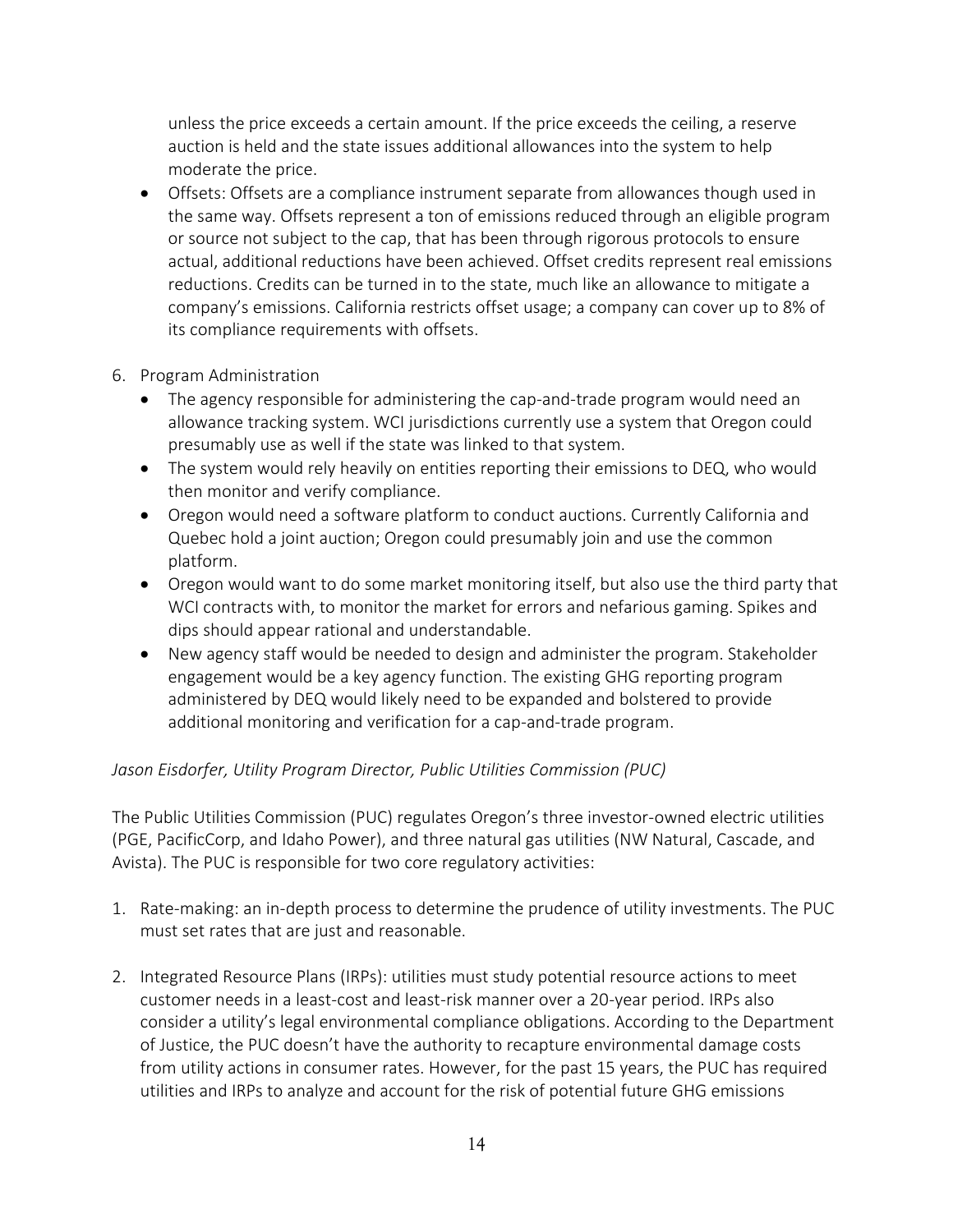regulatory action, and identify what resource action they would take to meet the state's GHG emission reduction goals.

Relationship between cap-and-trade and existing regulatory policies:

- 1. Energy Efficiency (Senate Bills 1149 and 838). The Energy Trust of Oregon acquires costeffective energy efficiency for investor-owned utilities. Cost-effective energy efficiency is the first resource, and resource of choice. It is always less expensive to invest in avoiding energy use up front than to pay the cost of acquiring the next unit of energy. Energy efficiency also reduces load and therefore the need to generate electricity, including electricity from fossil fuels.
- 2. Renewable Portfolio Standard (RPS) (Senate Bill 838). In 2007, the legislature passed the RPS to require 25% of the demand for energy to be satisfied by renewable energy by 2025. Last year the legislature extended the RPS to 50% by 2040 (Senate Bill 1547). Studies indicate that cap-and-trade would mimic an RPS in terms of developing renewable energy, in that more renewables would be put on the grid to reduce carbon emissions. A utility would consider the carbon price when acquiring resources. Under cap-and-trade, it is possible that a utility could react to the declining emissions mandate in the short and medium terms by moving from coal to natural gas. An RPS on top of cap-and-trade would guide the utility towards a renewable path rather than a wholesale shift from coal to gas. The RPS could specify a trajectory of renewables that must be met. On the other hand, a rigid renewable portfolio standard schedule might not allow a cap-and-trade system to find the least-cost path towards emission reductions because renewables are being required, rather than letting the market mechanism of a cap-and-trade system find the least-cost reductions. Ultimately, if a cap-and-trade program and an RPS were thoughtfully designed, they could guide a utility to invest in the desired resources.
- 3. Electric Vehicles (EV) Programs. Currently, EV programs are not really considered for grid investments because of the small amount of EVs in the system. However, in aggregate and over time, EVs connected to the electric system could provide a tool to integrate renewable energy. The PUC is currently investigating three aspects of the EV program: a review of utility proposals for transportation electrification investments (required by Senate Bill 1547); rulemaking that would require the utilities to produce five-year transportation electrification plans; and PUC staff are preparing a memo suggesting an investigation of how utilities may participate in the clean fuels program, and how to use any credits that may come back to the utility as a result. These are not traditional aspects of utility regulation, but markets are clearly moving in the direction of transportation. Utilities could more easily and economically make investments in electric vehicle infrastructure and market growth if coupled with capand-trade and the clean fuels program. Cap-and-trade would create a price signal, which would tend to move transportation participants to EVs. As they move to EVs, if the utility were connected to the clean fuels program, the utility could also be the aggregator and receive credits from the clean fuels program, which could be recycled. There are many ways those credits could be spent, including giving back to EV and charging infrastructure investors or investing in further greening of the electricity system.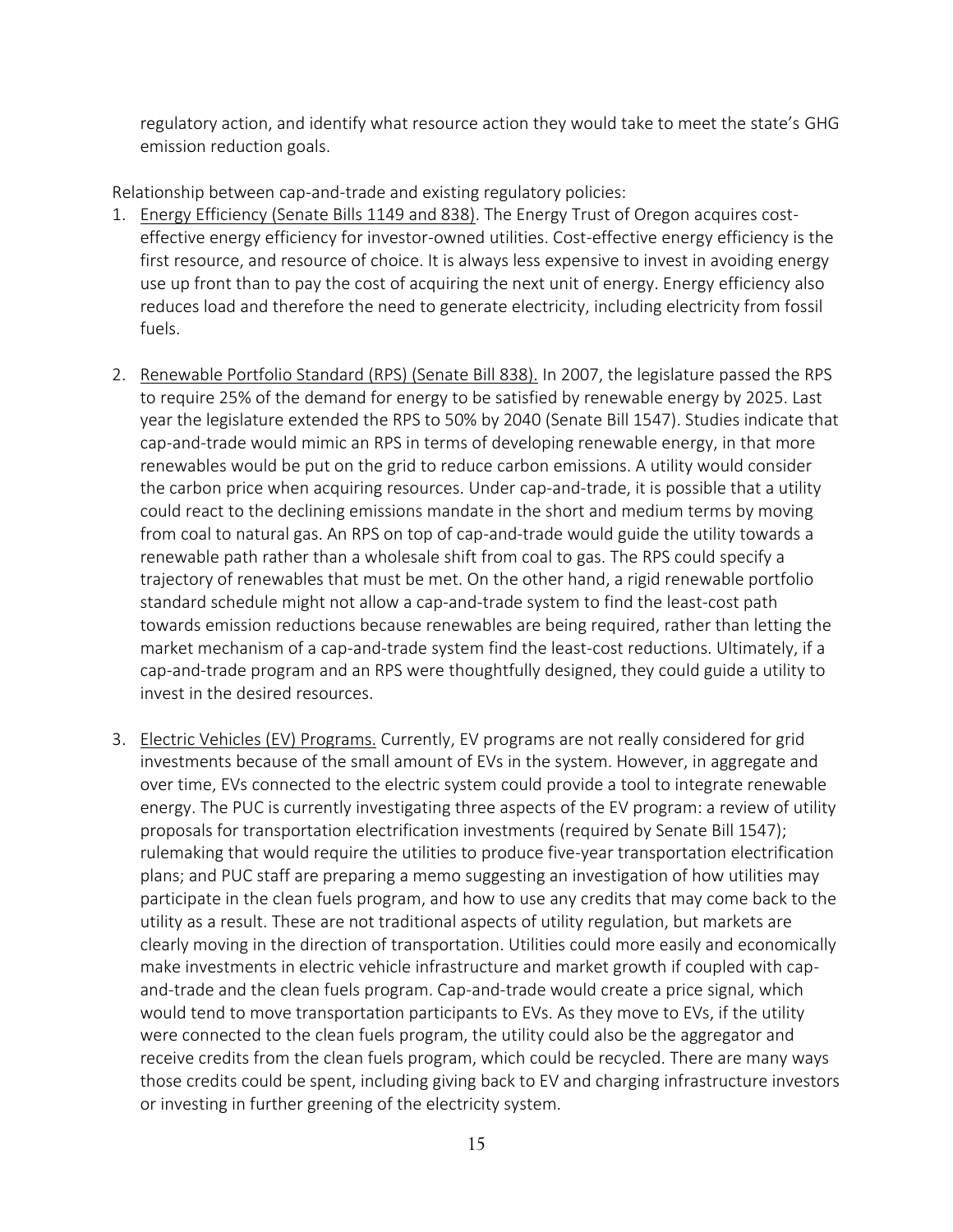Depending on Cap-and-Trade Design:

- Investor-owned utilities would continue to be subject to PUC rate regulation and planning requirements. Staying ahead of the emissions cap would be part of smart integrated planning and investment. PUC would maintain oversight, looking at IOU planning over time and at how they would meet the mandates of cap-and-trade on a least-cost least-risk basis.
- The utility would become a participant in the allowance market, sometimes buying and sometimes selling allowances.
- Rates could go up as a price signal, but the customers' annual costs could largely stay the same (either through free allowances or allowance revenue).

## *Sean Penrith, Executive Director, The Climate Trust*

Paris Agreement:

- The U.S. joined 194 other signatories committed to limiting the increase in global average temperature to well below 2°C above pre-industrial levels.
- More than 50% of the agreement signatories have market-based instruments in their plans to meet climate targets.
- Countries responsible for approximately 50% of global GHG emissions have a carbon price mechanism planned or in place. The U.S. is the only top-ten economy without a carbon price.

EU Emission Trading Scheme (ETS):

- The European system was the world's first and largest GHG trading system.
- The EU was able to grow its GDP by 45% between 1990 and 2012, while reducing emissions 19%.
- The European system has had many challenges: allowances were over-allocated due to modeling issues; the offset market was scammed (offsets were created in South Africa and Latin America that were not subject to appropriate review and rigor and offsets were often double-sold or double-counted - California has introduced substantial rigor as a result and has the authority to invalidate offsets); price implosion occurred because there was no price floor; and there was no cost containment mechanism to put a soft ceiling on prices. EU has recently created a market stability reserve, which holds surplus allowances out of the market to constrain the market and drive prices.
- Currently, the EU is aligning the cap with its 2030 target to reduce GHG emissions by at least 40%. It is improving free allocation rules, and readjusting the declining cap to 2.2% per year.

Regional Greenhouse Gas Initiative (RGGI):

- The first regional cap and trade system in the U.S., consisting of 9 New England states.
- RGGI only places an emissions cap on the electric sector.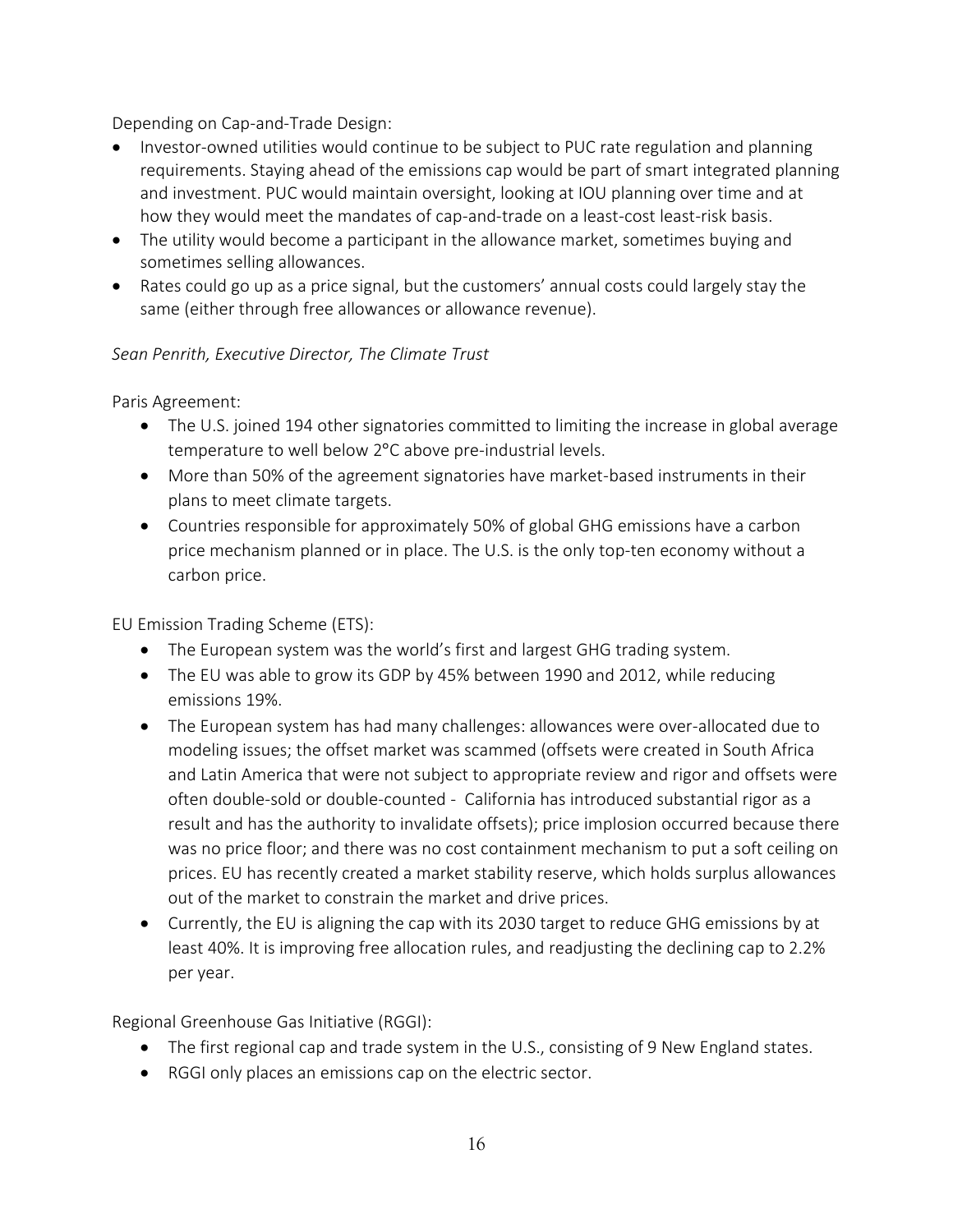- RGGI is not, and was never meant to be, an economic development program. Its purpose is to reduce emissions of  $CO<sub>2</sub>$  from power plants to mitigate economic, social, and environmental risks of climate change.
- The  $CO<sub>2</sub>$  cap declines 2.5% each year from 2015 to 2020.
- RGGI holds quarterly allowance auctions.
- Offset emissions reductions are allowed outside the capped electric sector. However, not a single offset has been transacted in the RGGI system because the price of RGGI allowances is so low that it's not economically feasible to produce an offset. California tried to avoid this outcome by requiring a price floor, which has a spread correlation to the price of an offset. Currently in California allowances are selling for \$13.57, and offsets are around \$11.
- RGGI states are on track to achieve GHG emission reductions of 45% below 2005 levels by 2020.
- The program has raised nearly \$3 billion to support investments in energy efficiency, renewable generation, and other public benefit programs.
- Health and productivity benefits are estimated at \$5.7 billion.
- A correlation has been identified between decreasing cap and improved air quality.
- Electricity consumers have benefitted from savings of \$341 million, and natural gas and heating oil consumers have saved \$118 million.
- Initially, there were concerns that putting a price on carbon would lead to lost jobs and decreased system reliability – this fear has not been realized thus far.

China Pilot & National Progress:

- China launched 7 regional ETS pilots in 2013.
- In 2017, China launched a national ETS that will be twice the size of the EU's system.
- The Chinese system includes a carbon emission trading market of 8 sectors.
- Their goal is to peak  $CO<sub>2</sub>$  emissions by 2030, which is extremely aggressive.

California's Assembly Bill 32:

- California wanted to ensure that a cap-and-trade system was not a central plank of state policy, but a backstop to other programs it has, such as clean cars, LCFS, and a renewable energy standard.
- California is relying on other targeted programs to deliver the bulk of its emissions reductions. Cap-and-trade is only designed to address approximately 16% of emissions in the event one of the targeted policy programs does not perform well.
- Assembly Bill 32 covers 85% of emission sources.
- California is on track to reach is 2020 targets.
- The bulk of the revenue from auctioning allowances goes into a greenhouse gas reduction fund (GGRD). The spending of those funds must be directed to an activity that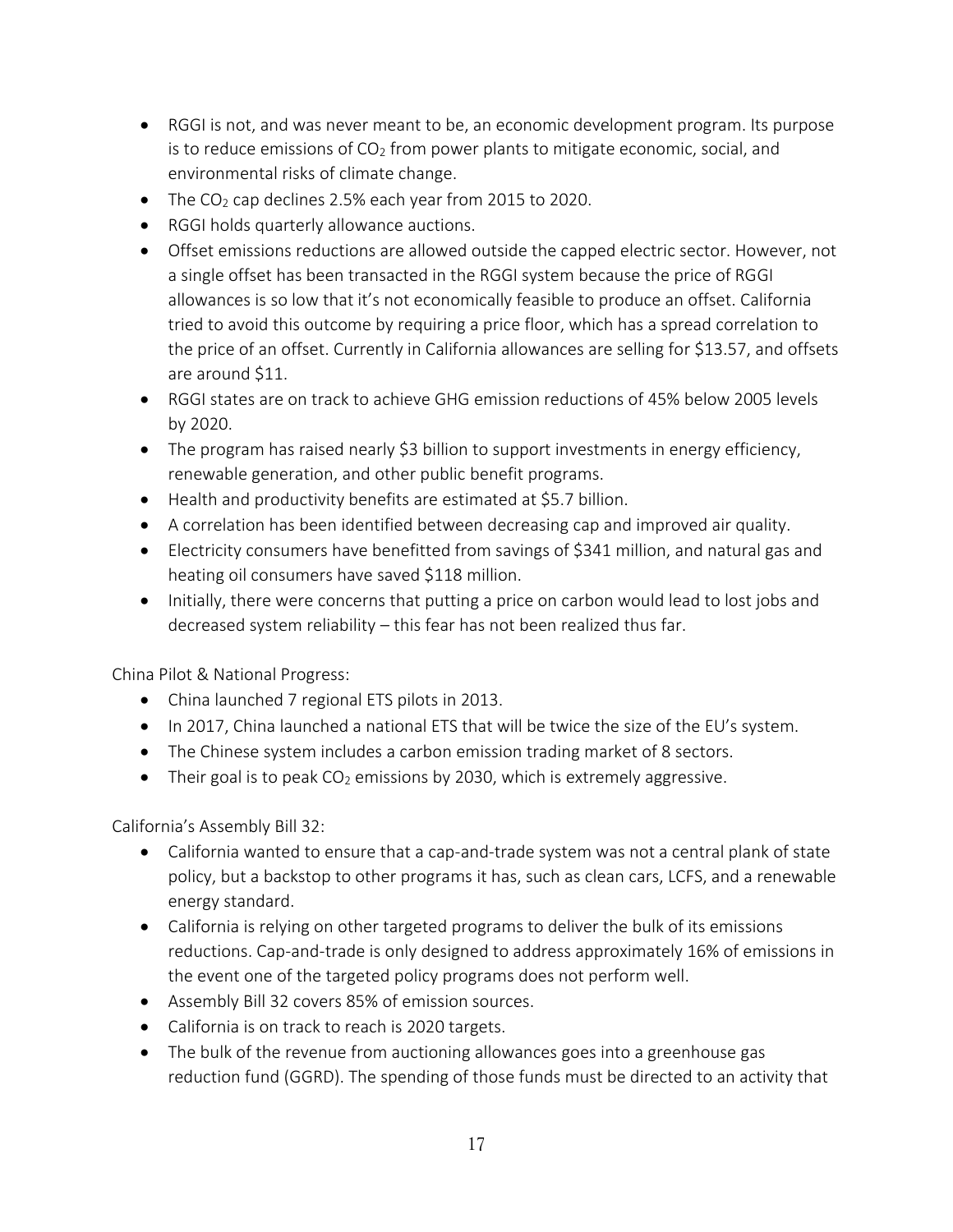reduces GHG emissions. The state has been reasonably successful in doing that if the bullet train is considered part of emissions reduction.

- One of the failures of Assembly Bill 32 and cap-and-trade is targeted reinvestment into disadvantaged communities. Twenty-five percent of the GGRF must be reinvested into disadvantaged communities. These communities are upset because they don't see tangible effects. Many communities don't believe air contamination (particulate matter) is being addressed adequately.
- California's 2030 target scoping plan states that natural and working lands are integral to the state's climate change strategy, and that storing carbon in trees, plants, aquatic vegetation, and in soil is one of the most effective ways to remove GHG from the atmosphere. This approach resonates with Oregonians. Oregon has about 9.7 billion tons of  $CO<sub>2</sub>$  equivalent stored in forests.
- For compliance, covered entities need to report emissions annually to the California Air Resources Board. Entities submit compliance instruments equal to their annual GHG emissions. Though allowances and offsets are both considered compliance instruments, there is a difference: allowances are essentially permits to pollute, whereas each offset is 1 ton of actual  $CO<sub>2</sub>$  avoided or reduced. California restricts the use of offsets to achieve compliance to 8%.
- Emissions have declined more rapidly than anticipated. Offsets have delivered 54 million metric tons. Economic growth has occurred while emissions have gone down. California states that it effectively decoupled the growth of its GDP from emission reductions.
- A pending lawsuit has put a chill on the allowances market.
- For uncapped sectors, California's Air Resources Board has adopted six offset protocols. The bulk of California's offsets are generated from the forestry sector, followed by ozonedepleting substances and livestock digesters. Since the offset market responds to offset demand, California is seeing a lot of private capital entering the market to fund those projects. Approximately half of the 8% obligation limit is being used by covered entities.
- California has received \$2.2 billion revenue over 2015-2016. Expenditures funded high speed rail (\$500 million), affordable housing (\$400 million), low-carbon transportation, low-carbon transit solutions, and energy efficiency.

## March 21, 2017: Overview of Associated Oregon Industries Report: Oregon Cap and Trade - Analysis of Economic Impacts of Senate Bill 1574 (2016) and The Mechanics of the North American Carbon Market

## Meeting Materials:

<https://olis.leg.state.or.us/liz/2017R1/Committees/SENR/2017-03-21-17-30/MeetingMaterials>

## Overview of Associated Oregon Industries Report: Oregon Cap and Trade - Analysis of Economic Impacts of Senate Bill 1574 (2016)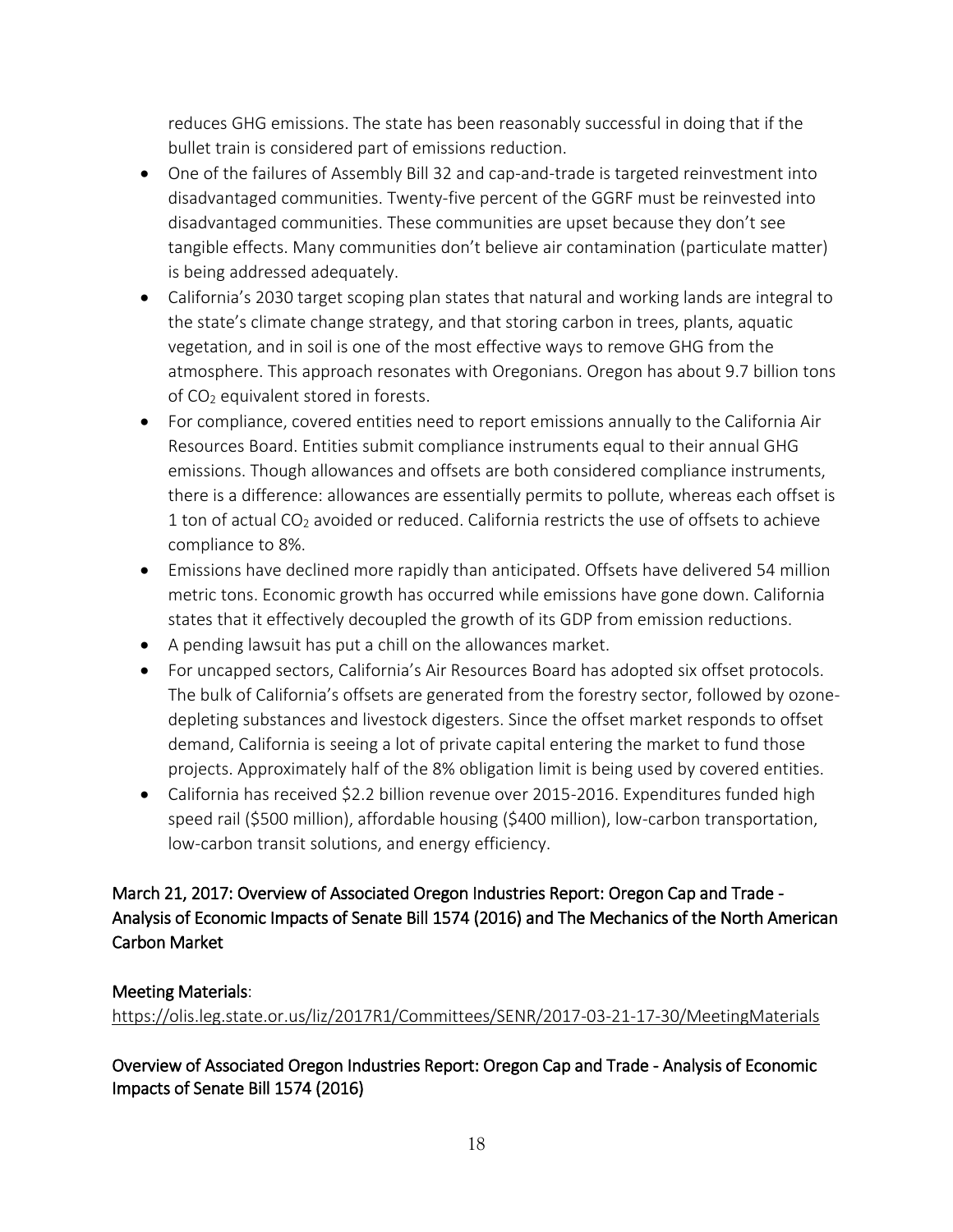*Joel Fischer, Senior Policy Analyst, Oregon Business Association Mike Freese, Vice President, Associated Oregon Industries Ken Ditzel, FTI Consulting*

Ken Ditzel, FTI Consulting, described study to understand the macroeconomic impacts of a capand-trade program based on Senate Bill 1574 (2016). Presentation covered:

- Summary of SB 1574
- DEQ and FTI model assumptions and approaches
- Major findings
- Family-of-four and costs of living impacts

Major report findings include:

- Greenhouse gas allowance prices remain below \$100/ton roughly through 2035. Then prices jump due to less-elastic sectors needing to reduce their emissions.
- Study found that with a cap-and-trade program:
	- o Oregon's gross domestic product (GDP) growth from 2016 to 2035 is positive, though diminished from the baseline.
	- o There is a \$1.3 billion-dollar lost GDP opportunity in 2035, mostly in Portland.
	- o There is a reduction in Oregon GDP of 0.4 percent from the baseline in 2035.
	- o For some areas, primarily smaller regions/rural, there can be an economic benefit.
	- o There is a similar result with jobs. The study found a 5,000-job loss in 2035 compared to situation with no cap-and-trade program.
	- o Family-of-four price impacts:
		- **ELECTRICITY COSTS VARY WITH THE UTILY AND THE CORPORT FOR INCORDING FIGURE INCLES** due to its out-of-state assets; because the Eugene Water and Electric Board is almost 100 percent zero-carbon, there is little price change.
		- Gasoline costs: by 2050, retail gasoline prices will be over \$7.50/gallon, natural gas prices will be 180 percent above baseline.
		- The cost of living impact for a family of four, by 2050 is \$2,500 on average. This varies across regions of the state, mainly due to utility price variability.

The only cost containment mechanism included in this study was offsets with an assumed price of zero. The study did not look at linking with California or any other jurisdiction.

#### The Mechanics of the North American Carbon Market

*Minister Glen Murray, Ontario Ministry of the Environment and Climate Change*

Ontario conducted a two and half year process examining various carbon pricing options, including modeling of economic impacts. They eliminated carbon tax option because it required a price of \$75/ton to start and they thought it was too expensive for their economy. After review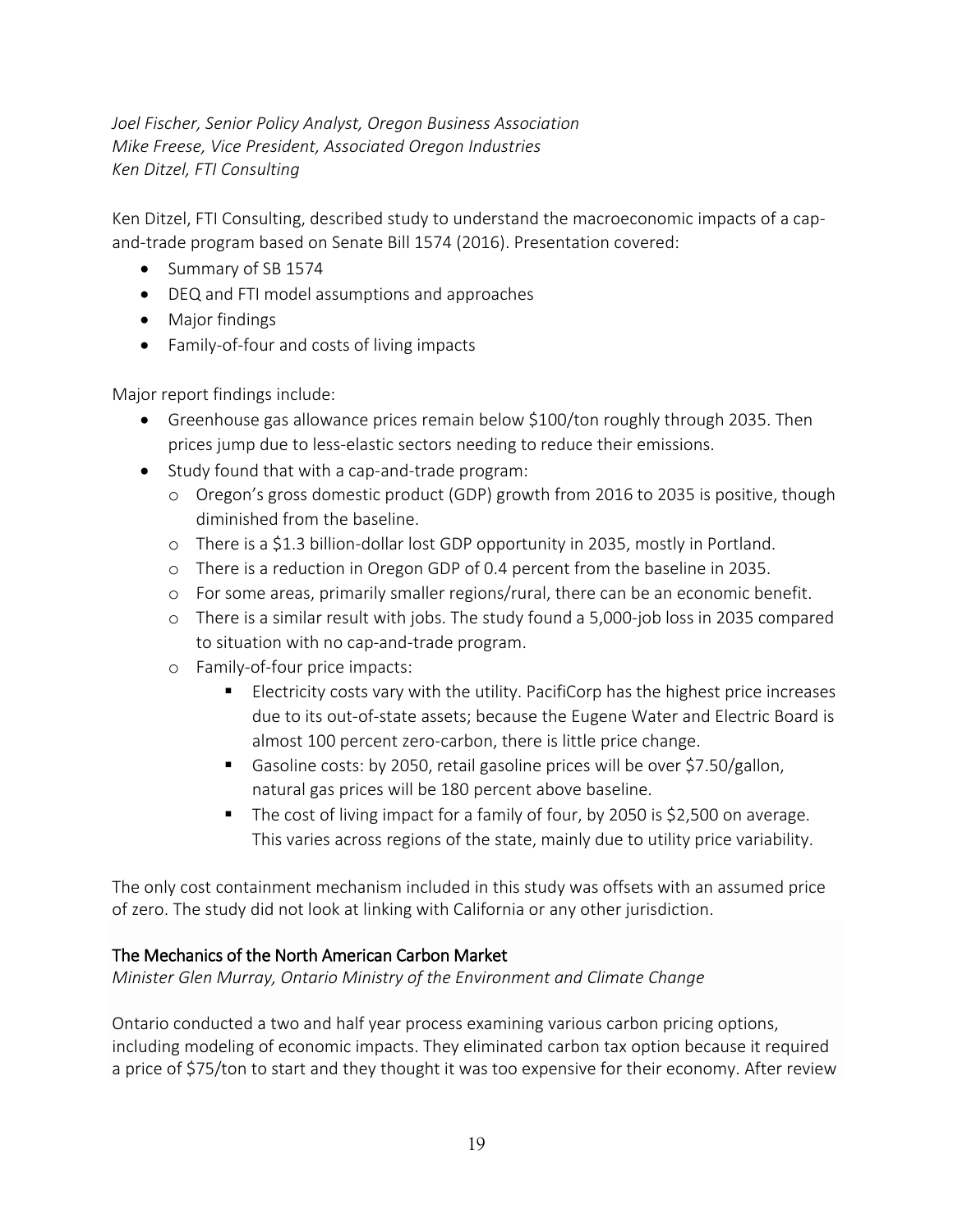of all cap-and-trade options they landed on the Western Climate Initiative model. All coal plants in Ontario were closed prior to starting the cap-and-trade program.

Key takeaways:

- Linked markets provide very good price stability.
- Significant factor in keeping down price is linkage to other jurisdictions.
- Industries are enthusiastic supporters of the cap-and-trade program.
- It's important to look at global markets. Ontario is talking with northeastern states (those that are part of the Regional Greenhouse Gas Initiative - RGGI) about expanding into transportation, etc.
- Do this sooner rather than later. The sooner there is a North American system the sooner leakage issues go away and a competitive edge exists.
- Do not put money into highways. Instead fund electric vehicles, massive deployment of chargers, and subsidize purchase of electric vehicles.
- We don't expect to see a "hockey stick" (significant increase in cost in future) because people will be getting funds to retrofit homes, etc. and there will be a massive reinvestment in buildings, transportation and technology.
- Ontario has seen a huge upside to decarbonizing its economy.

## *Michael Gibbs, Assistant Executive Officer, California Air Resources Board*

Shared background on the California can-and-trade program that started in 2013, including the status of greenhouse gas emissions and recent economic growth in the state. State has reduced emissions while continuing to grow the economy.

California looked at different systems to reduce GHG emissions and decided on cap-and-trade approach and designed jointly with the Western Climate Initiative. There are 350 emitters in California large enough to be covered by the cap-and-trade program. The overall cap has declines by 3.5 percent per year until 2020. They have found no evidence that cap and trade has been any drag on the state's economy.

Effort to minimize leakage in industrial sector:

- To prevent leakage and to continue to grow the industrial sector while reducing emissions, gave free allowances to industrial emitters based on emissions intensity benchmark (measured in emissions per unit of product produced).
- The amount of free allocation declines each year to keep incentive in place to reduce emissions.
- The amount of free allowances is adjusted based on actual production at a facility more production leads to more free allowances.
- Manufacturing employment is up since the program started in 2013.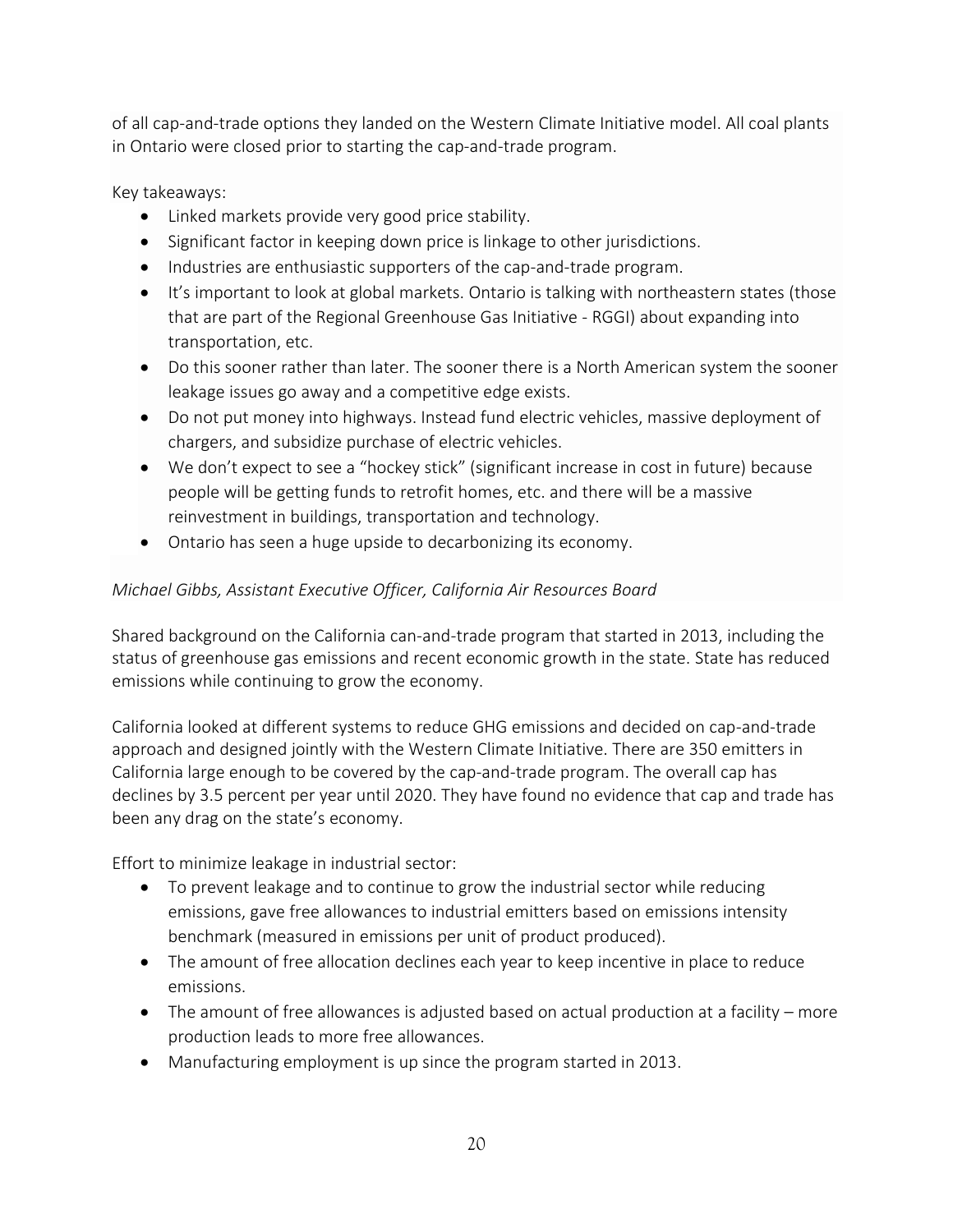Auctions:

- Allowances that are not provided for free are auctioned.
- There are two sets of auctioned allowances:
	- o A portion to electricity and distribution facilities (consigned to auction and sold on their behalf). These facilities have received about \$4 B so far; these funds are returned to electricity and natural gas customers as a direct rebate on their bill to cover the increased cost in electricity due to program.
	- o Remaining allowances auctioned have generated about \$4.4B to date. These funds go into a dedicated fund that is appropriated by legislature. A three-year investment plan is prepared to help inform the legislature. Auction revenues are invested in multiple ways – a lot into transportation, affordable housing, EV charging, low income weatherization. Also, about 1/3 must be invested in disadvantaged communities.
	- o Auction proceeds are not used to run the program; a separate fee (12 cents/metric ton/year) is paid by large emitters to cover the cost of all climate programs.

Linking with other programs:

- California experience shows you can have cap and trade while protecting your economy. Linking allows jurisdictions with smaller economies to use this tool. Linking means compliance mechanisms are tradeable.
- Linkage questions that Oregon would need to answer:
	- 1. What would Oregon need to do to link?
		- o Program goals would need to be at least as ambitious. California law prevents leaking with a less stringent program.
		- o All linked programs must have same market rules. For example, all programs must have same floor price and a limit on how many allowances may be held by a single entity.
		- o Offsets need to meet same specifications as other jurisdictions, including that they are real, permanent, verifiable and enforceable.
	- 2. How much independence could Oregon keep if linked?
- Each jurisdiction decides how to allocate allowances and how to use its auction proceeds.
- Modeling found that allowing banking resulted in more early reductions and early use of the program.
- Multi-year compliance approach is also important to avoid circumstances of a single year, for ex., a bad hydro year. Linking helps smooth out the cost curve, i.e., it may be dry here, not dry in another linked jurisdiction.
- Idea that decarbonizing is an opportunity, not just a cost. There is an opportunity to not just avoid downsides but to also create significant upsides. A smaller economy needs to link.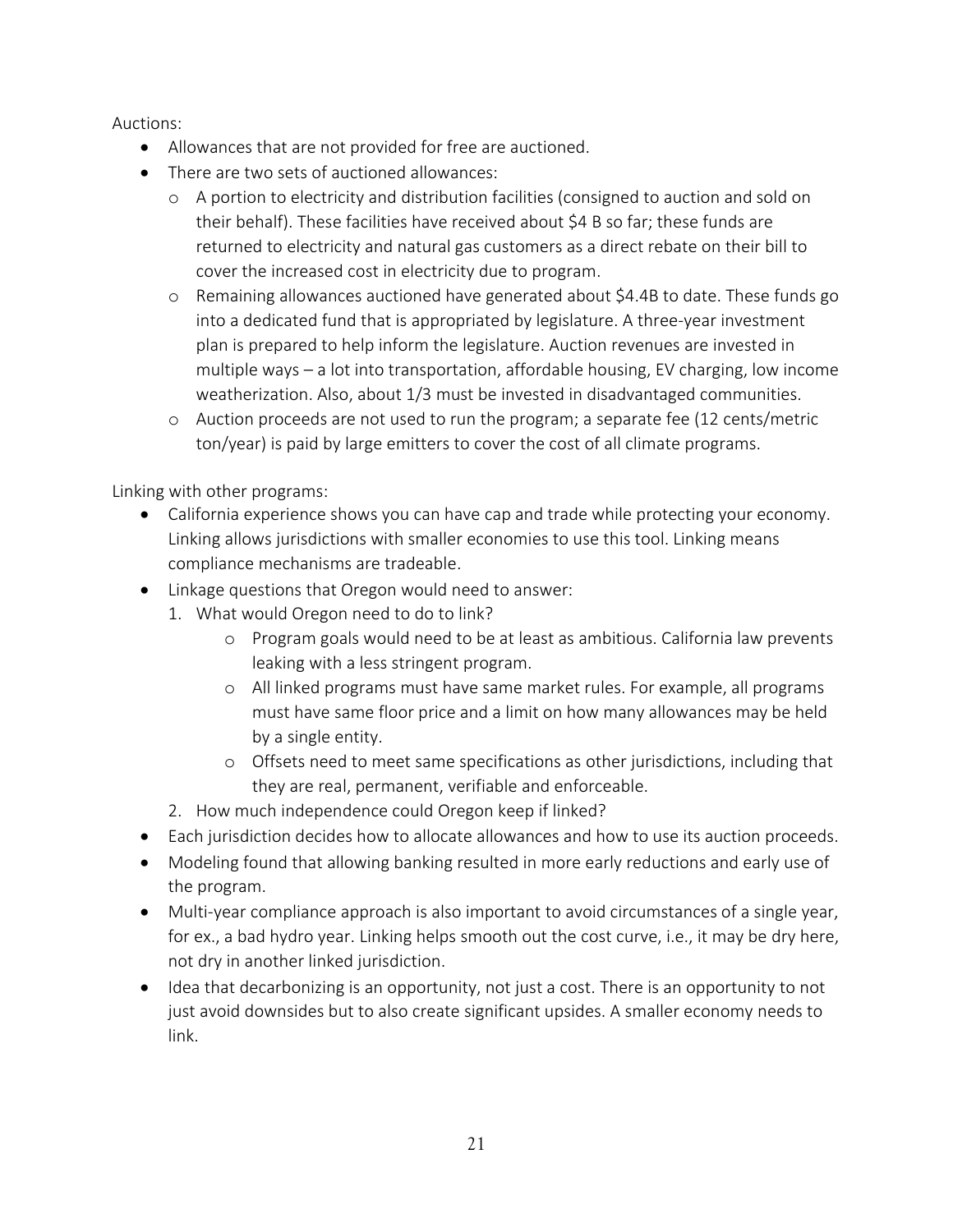## March 28, 2017: Rural Economies and Environmental Justice Communities: Impacts and **Opportunities**

#### Meeting Materials:

<https://olis.leg.state.or.us/liz/2017R1/Committees/HEE/2017-03-28-17-30/MeetingMaterials>

#### *Peter Weisberg, The Climate Trust*

The Climate Trust is a nonprofit organization that has been working in carbon and offset markets and they are a market participant in California's carbon market. A cap and trade system requires that certain entities must have a permit to emit carbon. California, and the bulk of systems, allow for two types of permits, allowances are a state issued permit that that allows an entity to emit a ton of  $CO<sub>2</sub>$ --e emissions and offsets which are projects that are not regulated by the state system and can demonstrate a new emission reductions. Both types of permits create an opportunity for economic development through either revenue generated from auctioning allowances or through revenue raised as a result of offset projects.

#### **Offsets**

- Two primary benefits of including offsets in system Creates economic benefit for rural economies and lowers overall compliance cost of meeting emission targets. It is estimated that carbon prices in California would be approximately \$100 a ton without offsets or \$20 a ton with offsets.
- Offset integrity Protocol defines what projects qualify and how they qualify to make sure that reductions are real, permanent, quantifiable, verifiable, enforceable and additional. There are three levels of review before offset credits can be sold.
- Projects Offsets occur in uncapped sectors, they are primarily in forestry and agriculture sectors providing an opportunity for economic development in rural areas. Anticipate California will demand \$2.18 billion in demand for offsets through 2025.

#### Allowances

- Allowance revenue basics Three ways to distribute allowances: allocate, or give them away to entities for free to address leakage in certain industries; auction allowances and return revenue to citizens; or government reinvestment, when revenues are reinvested to reduce greenhouse gas emissions. California distributes their revenue in all three ways: 1/3 of allowances are auctioned and revenue gets allocated into greenhouse gas reduction fund; 1/3 returned to ratepayers through utilities and 1/3 is allocated to leakage prone industries. Companies pay for the allowances and that is passed down to consumers.
- Potential revenue for Oregon program An estimate done by Renew Oregon estimates that an Oregon at least \$700 million per year in revenue to reinvest in greenhouse gas mitigation. Key assumptions include: prices at California floor, 50% of industry allowances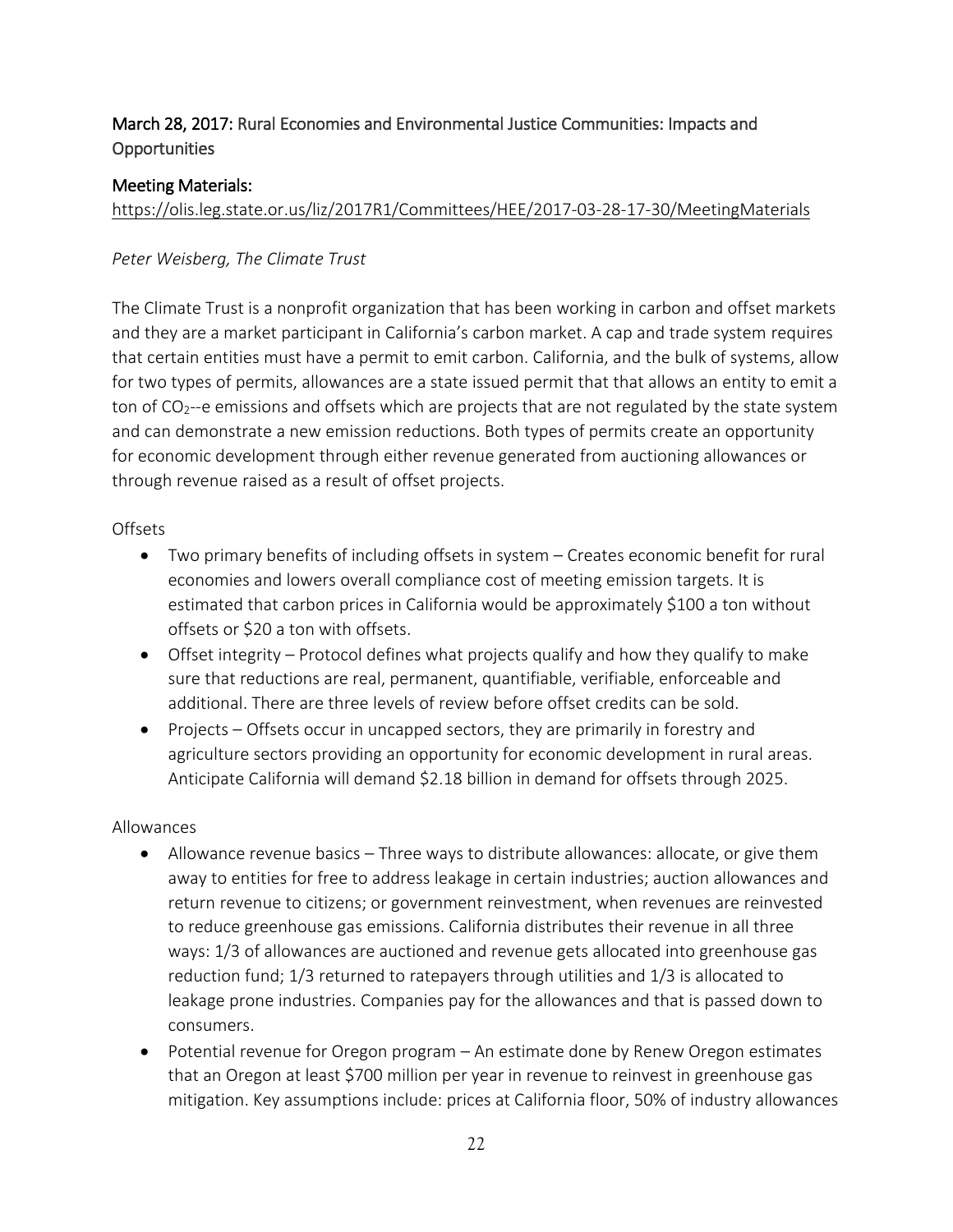are allocated, remaining allowances are auctioned. The 2017 California Climate Investments report showed a 5.16x leverage ratio from additional public and private capital form the Greenhouse Gas Reduction Fund. This leveraging ratio would equate to approximately \$3.6 billion per year in Oregon.

- Opportunities for rural reinvestment Examples of the types of projects that could be funded by the sale of allowances: restoration and forest health treatment, integrated biomass resources, long-term forest management, soil carbon restoration, avoided conversion of grasslands into croplands, dairy manure management, and nutrient management.
- Controlling cost impacts –California's cap and trade system includes a price floor to provide long term certainty and a ceiling for the purpose of being able to release allowances to lower the price of compliance.

### *Jim Walls, Lake County Resources Initiative*

Lake County Resources Initiative (LCRI) is a nonprofit in Lake County. In 2008, LCRI developed a plan to become a net energy exporter by 2012, they will reach that goal within two years.

- Financial savings An independent study done for the Ford Family Foundation showed that in 2011 LCRI had assisted in instilling renewable in 22 homes, businesses and ranches which will result in saving \$1.9 million over the life of the equipment.
- Solar impacts Up until this point, the majority renewables installed in Lake County has been solar energy. Although, solar energy does not create long term jobs they have benefited from the construction work needed. LCRI estimates that the solar instillations are providing 70k in new taxes and will, if approved by the county, be generating an additional \$420 k. Lake County is 78 percent federal land so this increase in taxes is significant to the county.
- Geothermal and biomass technology Incentives are necessary to make geothermal and biomass available in Lake County. LCRI has estimated that geothermal and biomass technology would generate a minimum of 135 new jobs in Lake County.

#### *Kyle Petrocine, Wallowa Resources*

Wallowa Resources (WR) is a non-profit launched in 1996. WR promotes and creates rural businesses through investment, market development and R&D.

 New technology – Forward thinking, consistent policy and investment affecting natural resource based economies can help support new low and zero carbon businesses. An example is Integrated Biomass Resources, LLC which utilizes non-saw timber for value added products. IBR is a result of a public private partnership and currently has 22 full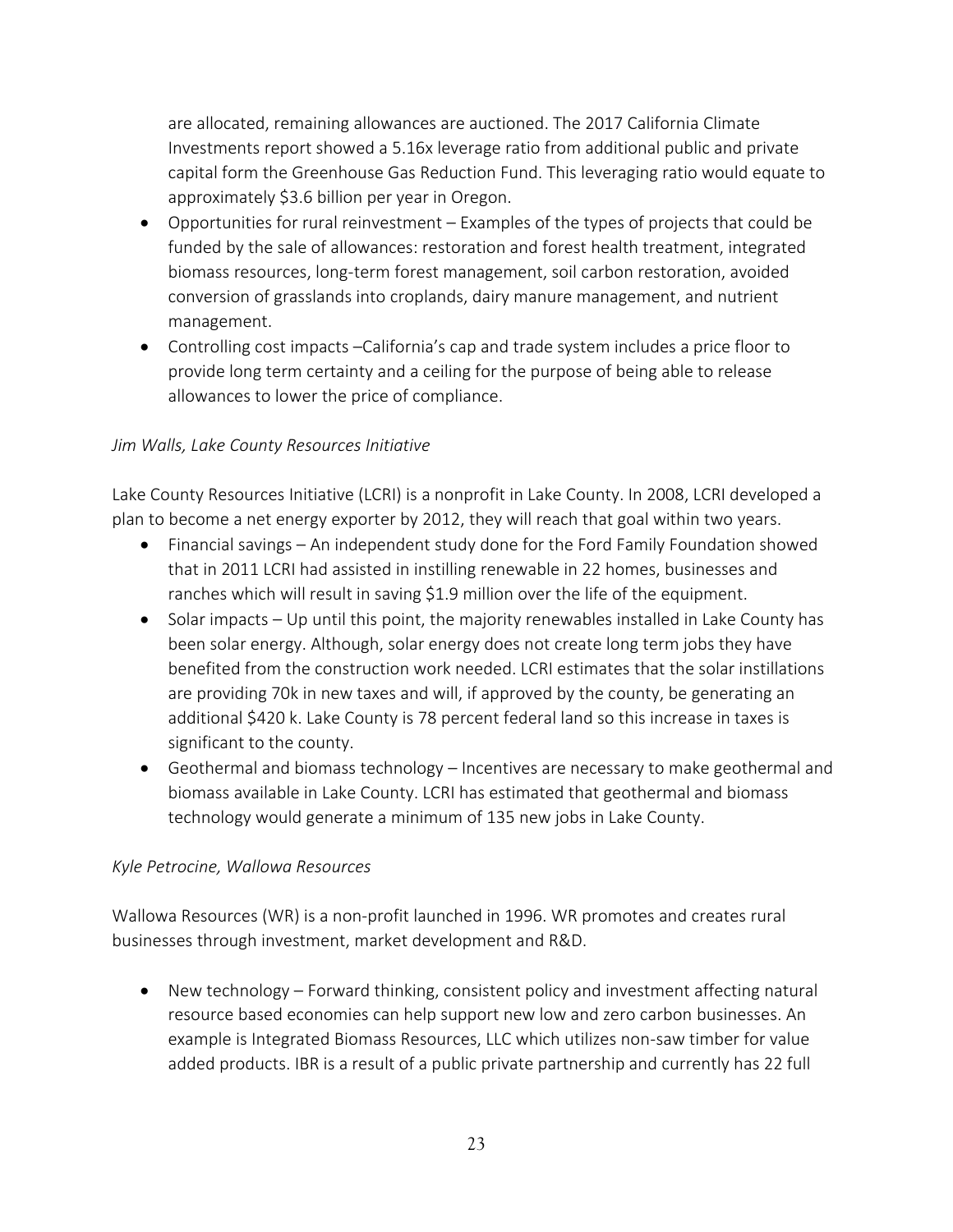time employees and generated \$2 million in gross revenues from the sale of post and pole, firewood, kindling, chips, hog fuel and energy in 2015.

- Restoration The Upper Joseph Creek Stewardship Project forest restoration project in Wallowa County resulted in \$6 million in job creation and product value while restoring forestland and its associated watershed. This innovative county-based collaborative became a model of over 60 similar efforts. These types of investments result in healthier outputs of water, air, food and fiber all while strengthening communities.
- Renewable energy WRI develops zero impact in conduit micro-hydro projects creating clean energy utilizing existing infrastructure. WRI is currently advocating for community hydro development similar to recent community solar legislative efforts. Small- scale distributed micro-hydro projects have the potential to generate direct benefits to landowners by helping to diversify revenue streams and secure valuable working lands.
- Regional solution implementation Adopting a broad regional carbon regulation strategy enables knowledge and information sharing across jurisdiction which is increasingly important for rural communities surpass the connectivity of urban areas outpace that of rural areas.
- Transition support Rural economies need clear, consistent and well thought through policy change implemented to allow for a healthy response. Investment of carbon legislation revenues in these types of programs will help improve the health of rural landscapes and communities.

## *Barry Bushue and Jenny Dressler, Oregon Farm Bureau*

The Oregon Farm Bureau is the largest general agricultural association in the state. Agriculture is Oregon's second largest driver in the economy.

- Cost impact on industry Agriculture industry relies on the businesses that would be regulated by carbon policies like fuel, manufacturing, transportation, gas and electricity. Those higher costs would be passed down to the farmer. Agriculture is largely a price taking industry and lacks the ability to set its own price.
- Uneven playing field Some farmers could benefit from carbon pricing program while others would be harmed by it.
- Competition with businesses in other states There would be a disadvantage of applying restrictions on our economy when others are not held to same standard.

## *Direlle Calica, Affiliated Tribes of Northwest Indians*

The Affiliated Tribes of Northwest Indians (ATNI) is the second oldest intertribal organization in the country representing over 50 tribes in a seven-state region. Energy is one of the newest committees that has been established by ATNI.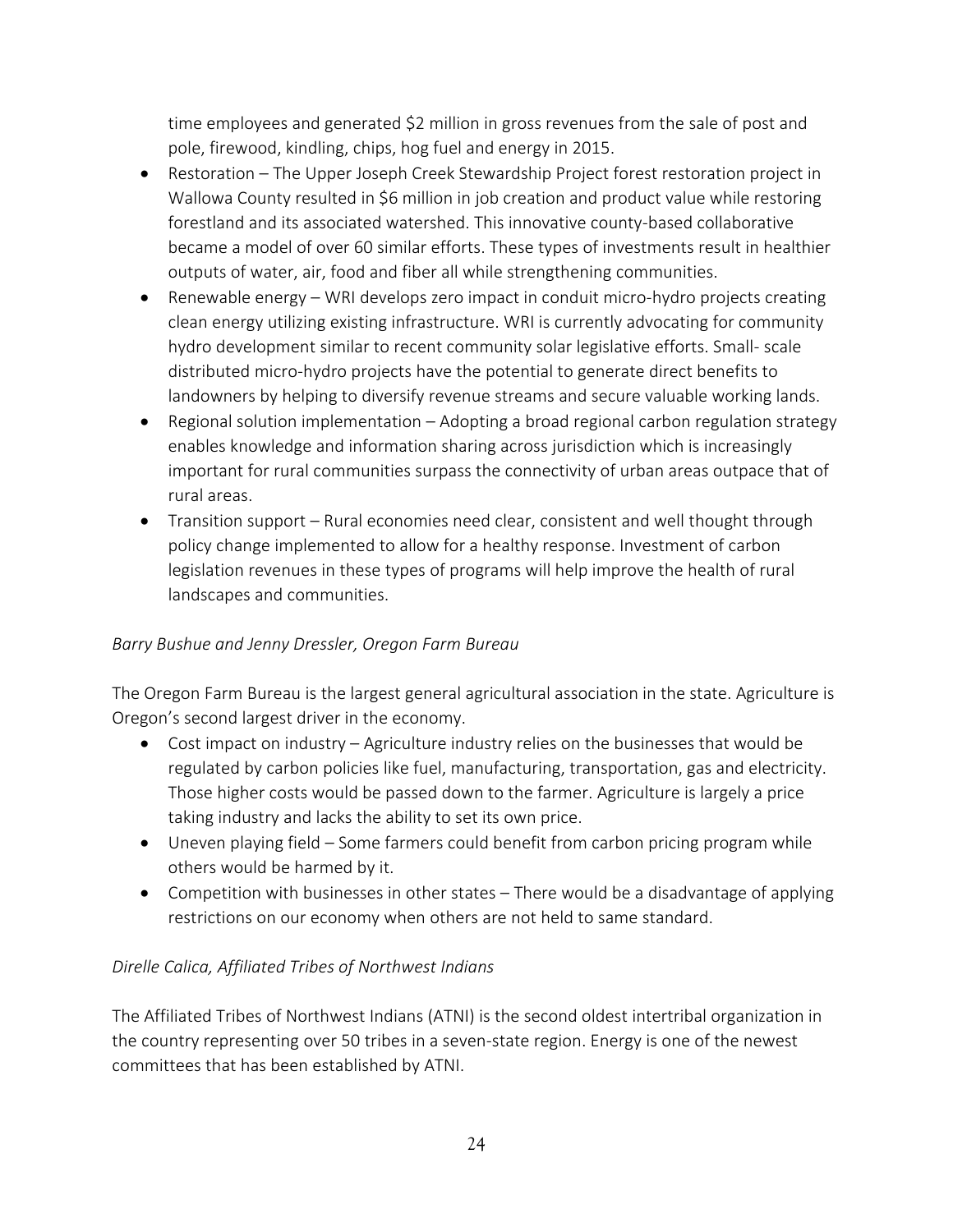- Engagement Looking for opportunities for tribes to engage more significantly in terms of exercising tribal sovereignty, self-determination around energy independence, economic self-determination and job creation.
- Biomass A number of tribes in Pacific Northwest are heavily oriented to forestry and are very interested in opportunities to invest in biomass technology.
- Energy efficiency measures Some housing stock is subpar so installing efficiency measures is not always beneficial.
- Opportunities Looking for ways for tribes to be a part of energy industry, solar, energy efficiency are examples of areas that are being explored. ANTI is working to build relationships with utilities to engage in a more active way.
- Priorities Tribes have identified some key priorities through working with ANTI which include economic development, climate, environment, and infrastructure. ANTI is looking to balance needs for economic development and revenue but also inherent responsibility to be a steward of natural resources and cultural principles.
- Confederated Tribes of the Warm Springs In the 1990's the Confederated Tribes of the Warm Springs set aside approximately 14 percent of their forested area for sustainability. To generate some revenue for being good stewards of the land they decided to enter an offset agreement with California.
- Proceeds from proposed carbon tax in Washington Washington tribes would only be able to access those revenues through the schools that their children attend or through creative partnerships. Tribes should be included in the development of these programs.

## *Alan Hipolito, Verde*

Verde serves communities by building environmental wealth through social enterprise, outreach and advocacy. Since 2005, Verde has brought new environmental investments to Portland's neighborhoods, involved community members in the planning and building of these investments, and ensured that low-income people and people of color directly benefited from the investments.

- Adapt environmental resources to needs of community You can adapt to the needs of the community by starting enterprises so businesses train low income adults, create contracting opportunities for businesses, and bring new environmental investments to neighborhoods.
- Outreach and advocacy Verde works with their neighbors, peer organizations and policy makers to strengthen the connection between the environment and community by bringing people into the design of environmental projects and programs.
- Climate program design A well-designed policy can be a way to create jobs for workers, contracts for businesses, educate youth and support housing. In order to accomplish that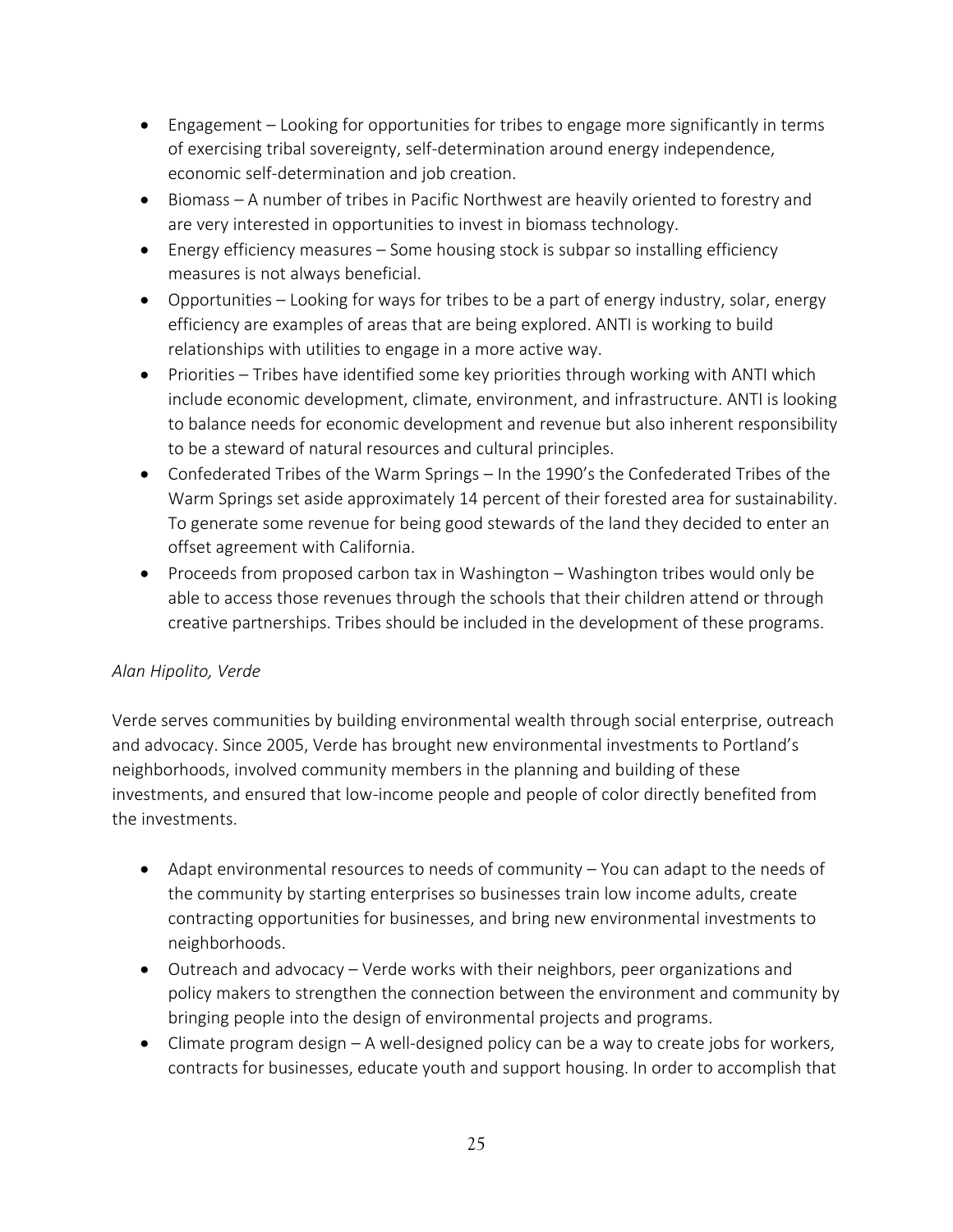there must be transparent, inclusive legislative design around carbon pricing and implementation, and a clear commitment to benefiting front line communities.

# May 1, 2017: Oregon Business Leaders' Greenhouse Gas Emissions Reduction Task Force Report: "Business-Smart Strategies for Decarbonizing Oregon's Economy"

## Meeting Materials:

<https://olis.leg.state.or.us/liz/2017R1/Committees/SENR/2017-05-01-15-00/MeetingMaterials>

*Merritt Paulson, Owner and Chief Executive Officer, Portland Timbers and Portland Thorns*

Described the Oregon Business Leaders' Greenhouse Gas Emissions Reduction Task Force process and membership. There was unanimous task force support for the report.

## *Lane Shetterly, Partner, Shetterly, Irick and Ozias*

Takeaways from report:

- The report is grounded in solid science and economics.
- Oregon has already done a good job in reducing its greenhouse gas emissions, but still needs to do more to reach it goals.
- There is a business case to be made for greenhouse gas reductions. There is opportunity to be had in moving forward in a responsible and proactive manner

*Catherine Macdonald, Director of Policy and External Affairs, The Nature Conservancy* Identified task force purpose and goal to "design a 5-year action plan for significantly reducing greenhouse gas emissions in Oregon while creating jobs, growing the economy, and positioning the state to provide leadership and model positive change." Noted that adapting to climate change will be expensive, reducing greenhouse gas emissions will be expensive and the only way to do both responsibly is to do so while maintaining a strong economy.

# *John Tapogna, President, ECONorthwest*

Described the business case for greenhouse gas (GHG) reduction:

- By reducing energy needs and waste, businesses can improve their bottom lines.
- There are substantial and diverse risks facing the US economy and assets.
- Businesses that reduce their GHG footprint will have a significant market advantage.
- Jurisdictions with low-carbon, low-cost energy and supportive policies for reducing GHG emissions will be well positioned to incite business expansion and attract new businesses.

Oregon's gross domestic product is largely decoupled from GHG emissions.

Identified challenges to meeting GHG goals: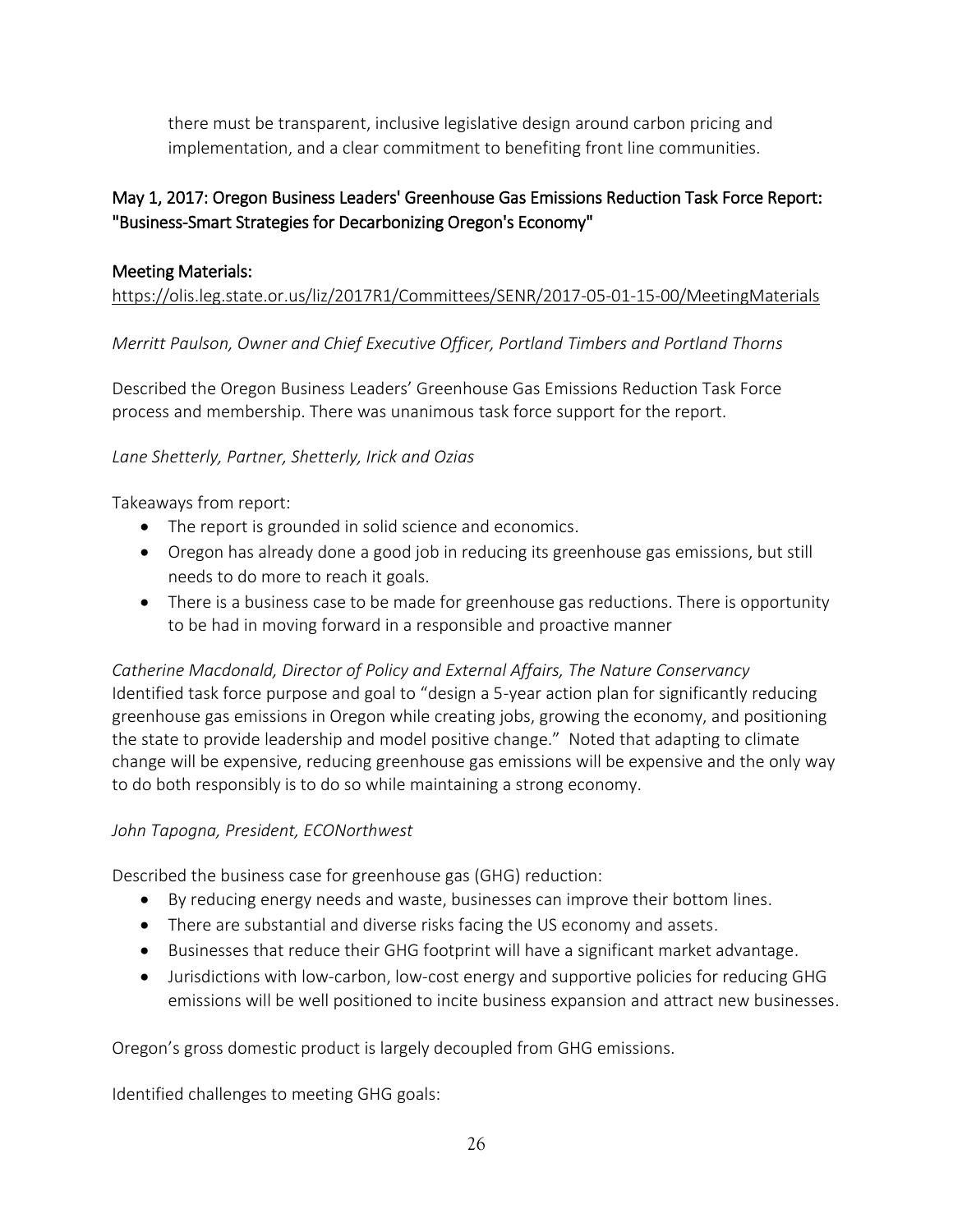- Goals are not binding.
- Oregon Global Warming Commission is under-resourced.
- State agencies aren't mandated to implement measures to reduce GHG emissions.
- Federal and state investments to reduce GHG emissions have declined.
- Existing state policy/investment playing field is complex.
- Without careful design reducing GHG emissions can have a significant impact on Oregon's economy.

Reviewed key strategic planks recommended by Task Force:

- Transportation address congestion in Portland metropolitan area to get freight and people moving and accelerate conversion of alternative-fuel vehicles.
- Regain Oregon's leadership in energy efficiency.
- Invest in the development of a thorough analysis and modeling effort to inform development of any carbon pricing program. Task force felt additional research should be done to best design a carbon pricing program for Oregon. Additional work has been done since by The Department of Environmental Quality and Associated Oregon Industries. Look at mitigating business leakage resulting from carbon pricing program.
- Maximize Oregon's potential to benefit from agriculture, forestry and ecosystem-based climate mitigation solutions.
- Modernize how Oregon invests in GHG emission reductions.
- Require and fund the state agencies to advance effective climate mitigation and adaptation measures.

Designing smart policies:

- Set goals and let the market find the best solutions.
- Require consistent, predictable performance improvement.
- Go upstream in the manufacturing process to capture 100 percent of the market.
- Facility private sector investment and innovation.
- Reward performance, not investment.
- Invest in new infrastructure when it is designed, rather than waiting to retrofit or replace it.

Other points:

- Prevent business leakage.
- Avoid or mitigate disproportionate impact to rural economies.
- Avoid or mitigate impacts on low income Oregonians.
- Build on Oregon's strengths.
- When possible, align policies and programs to meet multiple state goals.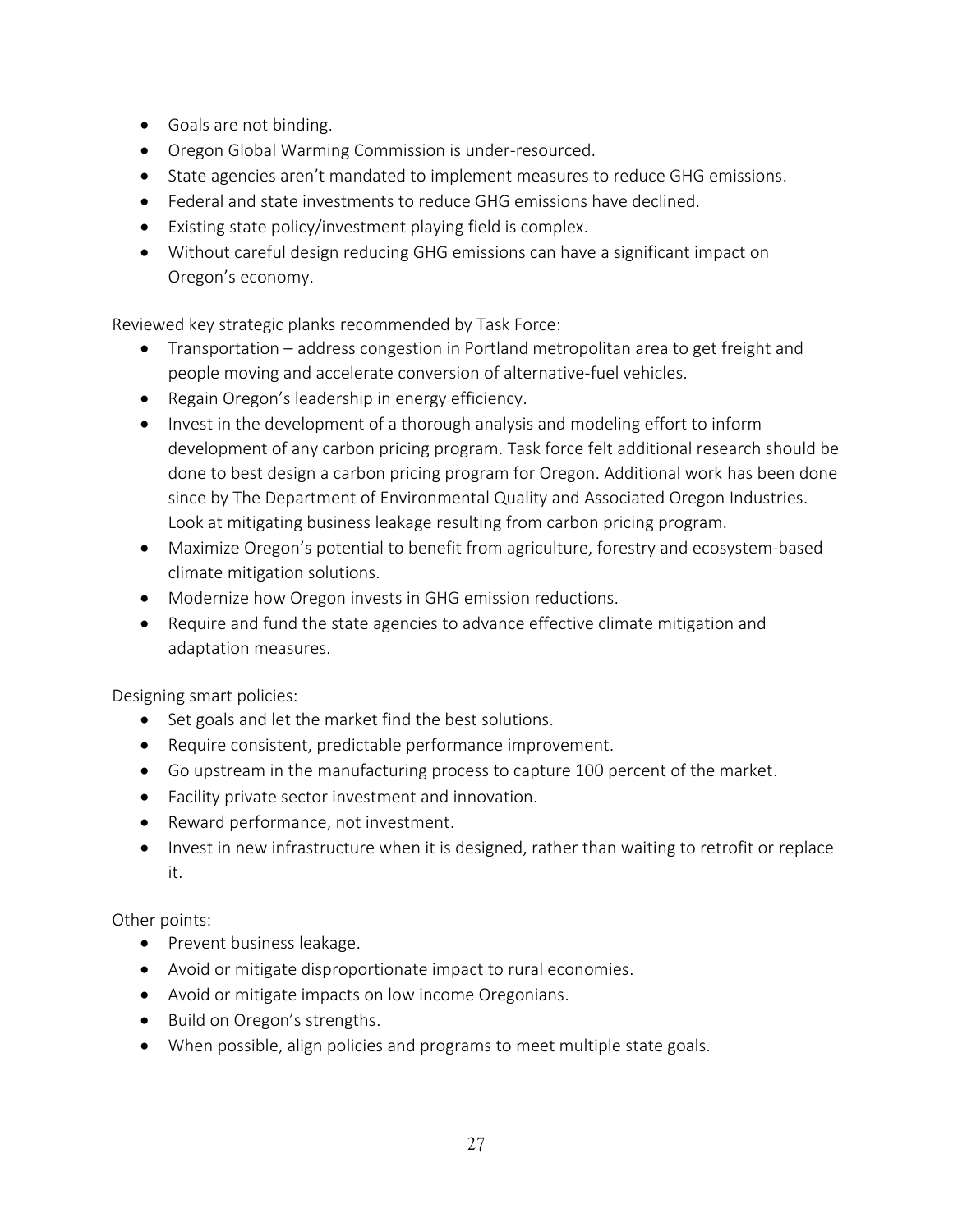Task Force conclusions:

- It is possible to continue to grow the value of goods and services while reducing GHG emissions.
- Well-designed public policies and investments have an important role to play.
- Oregon needs to strengthen its approach to reducing emissions and addressing climate adaptation.

# May 17, 2017: Labor Perspective on Climate Policy

## Meeting Materials:

<https://olis.leg.state.or.us/liz/2017R1/Committees/SENR/2017-05-17-15-00/MeetingMaterials>

*Barbara Byrd, Secretary/Treasurer, Oregon AFL-CIO*

AFL-CIO (American Federation of Labor and Congress of Industrial Organizations) represents about 140,000 members in Oregon. It first took a position on climate change in 2008: it is committed to dealing with climate change in a way that guarantees economic growth and equity. The organization believes that climate policy should be tied strategically to economic development goals and should offer opportunities to create good jobs for the future: jobs that pay a decent wage, that are safe, and that offer pathways to higher paying positions. Specifically:

- Revenues from carbon pricing schemes should be invested into clean energy solutions and infrastructure (infrastructure investment = job creation).
- Flexibility should be built-in to protect the state's manufacturing sector from leakage.
- A fund should be created to provide transition assistance to any worker whose job is adversely impacted.
- "High road" standards should be used for construction work associated with climate mitigation and adaptation, along with the use of registered apprenticeship programs to train skilled workers for jobs in renewable and energy efficiency.
- Communities that have been adversely affected by climate change and those that might be affected by higher energy prices must be treated equitably.
- Most important to the AFL-CIO: there should be a worker's voice incorporated into any kind of advisory or oversight committee that might be created in association with climate policies.

# *Jim Young, Principal and Secretary, The Labor Institute*

The Labor Institute is a nonprofit education strategy organization. It partners with steelworkers and an array of manufacturing workers on environmental policy. A flexible and effective approach is needed that also maximizes job creation and job security. The Labor Institute has long been involved with and supportive of climate policies on principle that people deserve both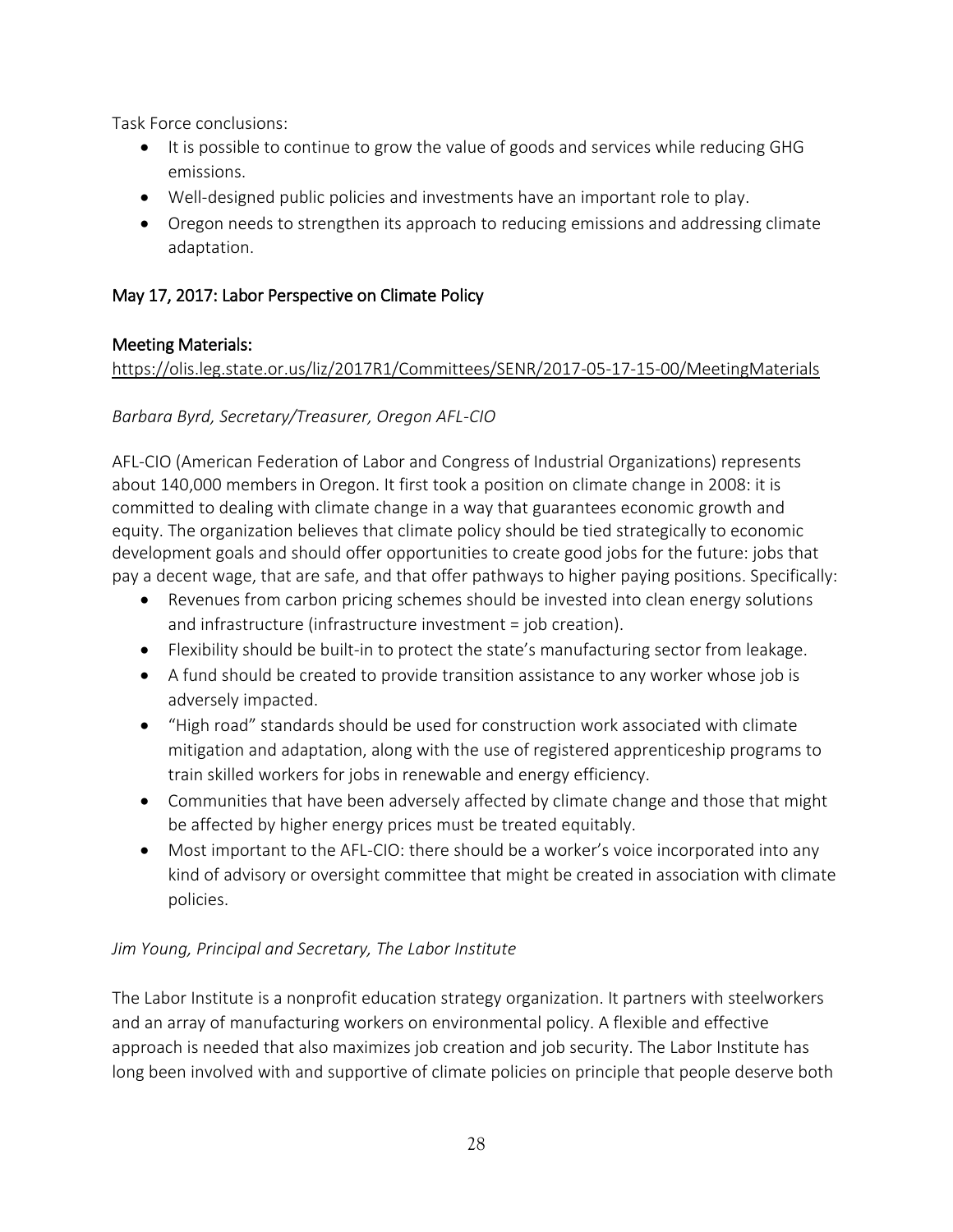environmental sustainability and economic prosperity: it is not a choice between the two. Workers support five underlying concepts:

- Invest in jobs A portion of revenue generated by market programs should be dedicated to create secure family-sustaining job opportunities, including for manufacturing workers, who need training for those jobs. Revenue should also be used for green modernization and development and deployment of clean energy technologies.
- $\bullet$  Prevent leakage This is a real threat to job security and merely shifts emissions elsewhere. Carbon policy in Oregon should address and combat leakage to ensure a level playing field.
- Prioritize domestic and recycled sources Promote and maximize domestic content source products nearby, as close to the point of use as possible.
- Provide for compliance flexibility Carbon reduction for energy-intensive industries in particular should provide regulated parties with the ability to comply throughout production cycles. Use phased-in approaches.
- Assist displaced workers Provide real, just transition grant assistance that makes dislocated workers whole and gets them to retirement. The Labor Institute has a model worker transition program.
- Lessons from California Importance for labor to be involved from the beginning. Compliance flexibility, stages of development, is a major takeaway. Model after the California Resources Board – it was very good at listening to impacted industries, the cement industry in particular – the board could easily have forced immediate compliance, but didn't.

## *Tim Frew, Executive Secretary/Treasurer, Oregon State Building and Construction Trades Council*

The Oregon State Building and Construction Trades Council (OBTC) represents approximately 25,000 construction workers in 21 member unions that are highly skilled in a wide array of crafts. It brings the needs of unions from all building-related trades together to advocate for local jobs, strong wage and hour laws, safe working conditions, and funding for major infrastructure projects. Its apprenticeship programs continue great traditions of quality work and best practices. Investments in rebuilding energy infrastructure puts its members to work in wind, solar, pumped hydro, geothermal, energy transmission, energy storage, building small modular reactors and installing energy retrofits.

# *Carol Zabin, Chair, UC Berkeley, Green Economy Program, Center for Labor Research and Education*

The Center for Labor Research and Education at the University of California, Berkley has been doing work on green economy and climate policy for 10 years.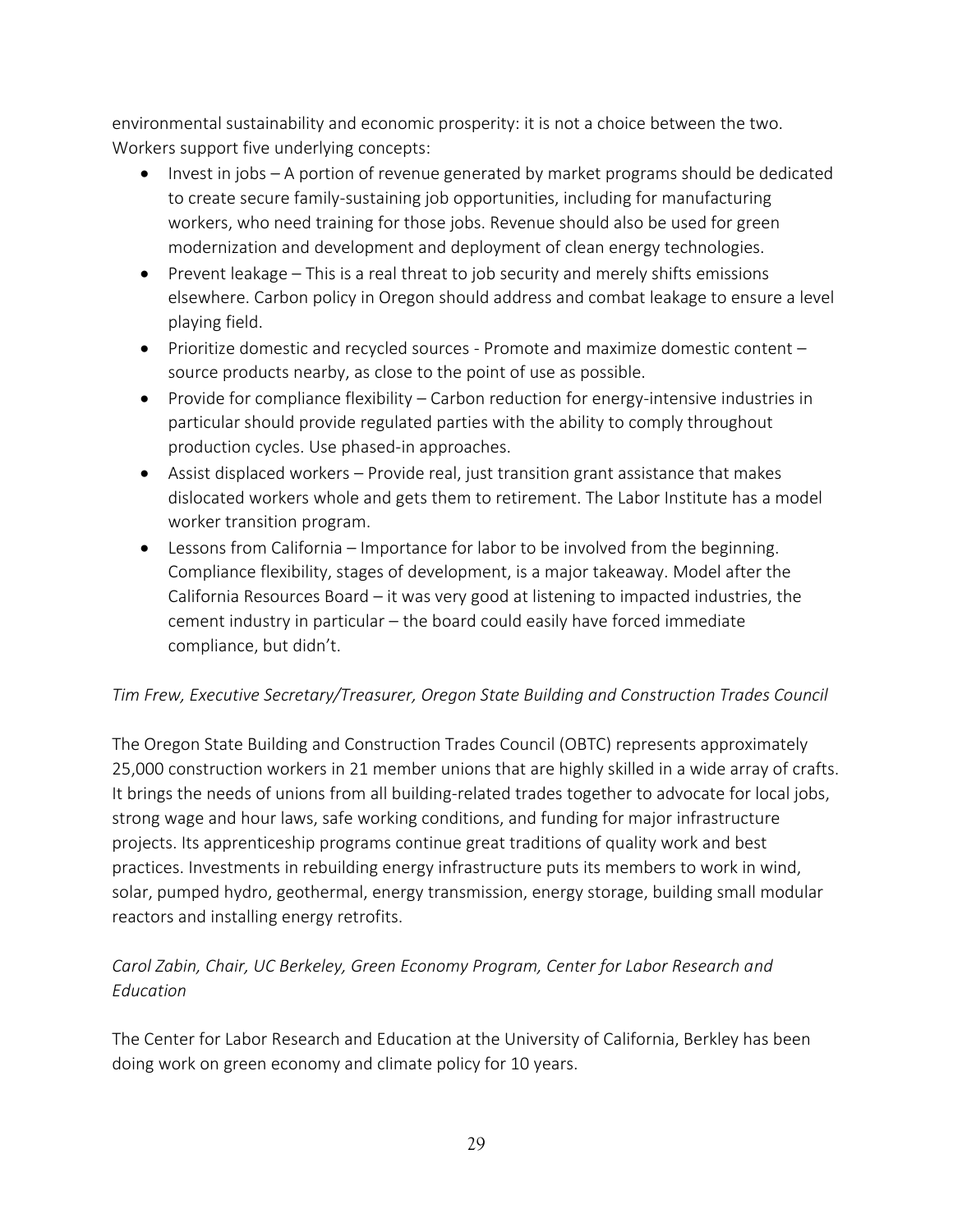- Job impact There has been no net job loss detected thus far in California, nor loss in any specific sector related to climate policy. California has met targets for 2020. The jobs picture may change with bigger and bigger reduction targets. Nearly all studies have shown small net job growth, primarily because there is higher job creation in non-fossilfuel sectors than in fossil fuel sectors, and because of the effect of local production versus importing fossil fuels.
- Management of possible contractions Possible future contraction of high greenhouse gas emitting sectors is clearly important. Investments must be intentional: in the best available technologies; to avoid leakage; and to address other transition issues if and when they come up.
- California emission targets and investments California is already meeting 2020 targets. Significant investment in economic development has been generated by cap-and-trade – \$3.4 billion for new construction jobs and white collar jobs. Also, investor-owned utilities invest over \$1 billion a year, which is also a big job generator.
- Training infrastructure A trained and skilled workforce is essential. Quality workmanship at the outset is less costly than correcting the effects of poor workmanship later. Oregon can lean on assets and training infrastructure that already exist through its apprenticeship programs and community colleges.
- Impacts in rural areas Rural/poorer/higher-unemployment areas also experienced positive impacts because of renewable projects that needed large sites only available in rural areas. These projects also increased local tax revenues.
- Green jobs/good jobs Affected sectors are the energy sector, the building/construction sector, and the manufacturing sector, but not all "green" jobs are "good jobs (middle class/quality jobs with family-supporting wages and benefits). For example, California has learned that rooftop solar installers tend to be low wage with few benefits and no career path. California subsidized this industry with a number of initiatives designed to favor it, but it overemphasized individual homeowners and individual rooftops – a very expensive way to produce renewable energy, with no economies of scale. Oregon should move straight to community-level solar, not individual – go a bit bigger in scale for the best value. To help ensure good job opportunities in a clean energy economy, workforce standards should be embedded into program requirements; and workforce agreements that include language to prioritize local hiring or hiring from particular groups to create pipelines into apprenticeship programs for disadvantages communities.
- Risk of industrial contraction California built-in flexibility in the form of free allowances for trade-exposed and high-emitting industries to combat leakage. If regulations force instate producers out of state, and then bring imports back into the state it doesn't help anything – flexibility is needed. California is currently involved renewing and redesigning its program and industry supports flexibility over strict mandates and strict facility caps.
- Effect of carbon prices on jobs The current price per ton of carbon in California was \$12 or \$13 at the last auction. California has discussed capping the price. The market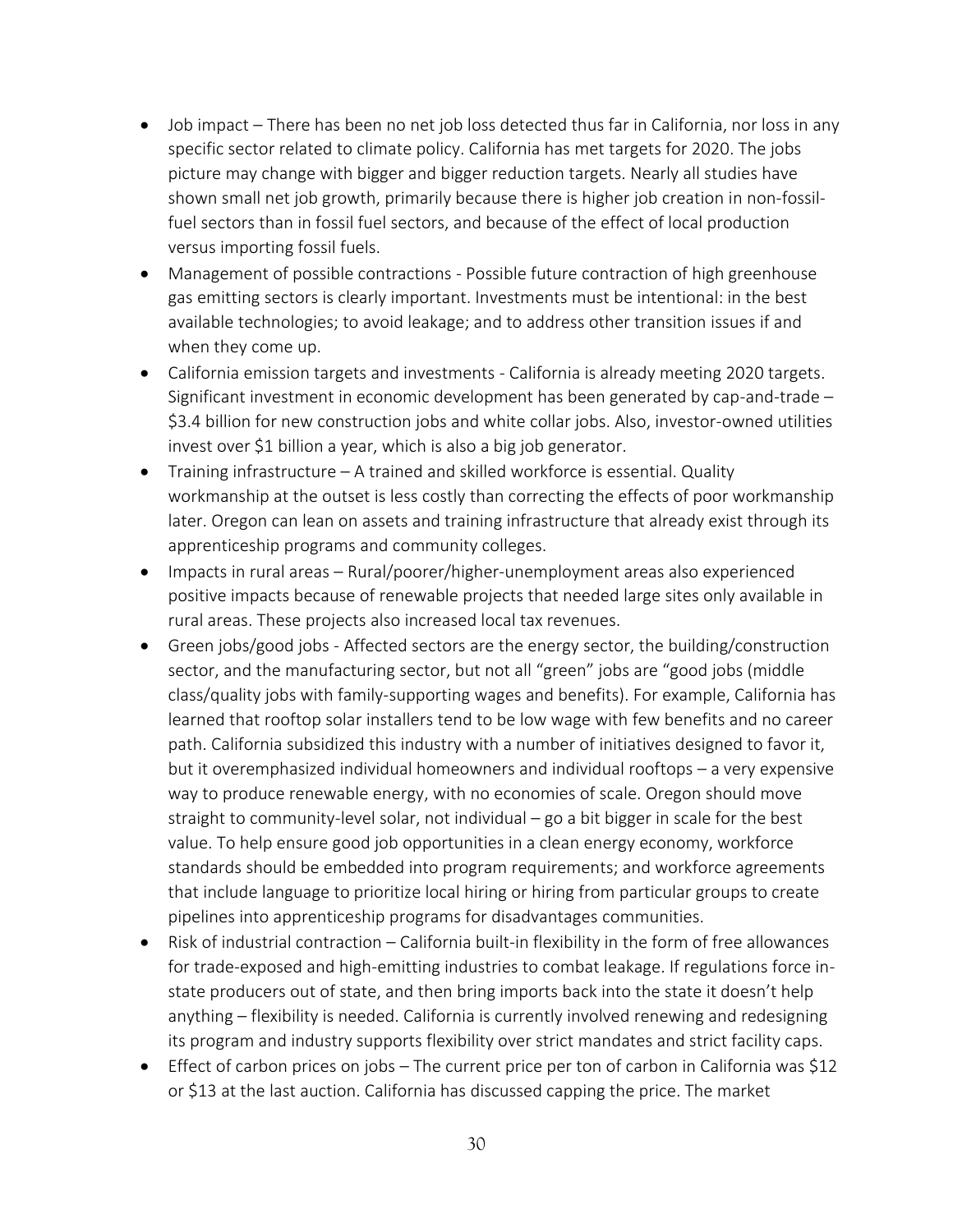mechanism is complementary to programs and policies that move the economy toward clean energy. As the price of carbon goes up the quantity used is going down. In the *same way that high electricity* prices haven't resulted in high utility bills: because energy use is reduced – energy may be more expensive but efficiencies result in reduced energy use and smaller actual energy bills.

- Affected economic sectors The pieces of the economy that are affected are quite limited – the energy sector, the building sector, and the manufacturing sector – not some of the bigger growth sectors like health care or tech/biotech or the general services sector.
- Benefits of larger scale programs Other nuances came to light with respect to producing jobs: the research demonstrates that you can build programs that succeed in creating good jobs in a "high-road" especially around wage inequality issues. It is not only possible and but often less costly to support clean energy development that relies on skilled and trained labor and produces good middle-class, career-track jobs. This is demonstrated by the distinction between residential scale solar and utility-scale solar; the same distinction exists between energy-efficiency programs targeting individual homes versus public and commercial buildings and institutions – you a lot more bang for the buck in terms of energy savings with larger scale programs. Larger scale achieves both better jobs and the greatest possible energy savings for each dollar invested. There is a small net positive effect overall, without reinventing whole training systems/assets that result in better jobs.
- Comparing Oregon and California When comparing or modeling after California, it is important to remember that there are some industries that have to be in California because of its size. Oregon doesn't have that luxury. California is big enough to make mistakes and correct and not lose businesses. Businesses in Oregon don't have to be here. California has economy of scale that other states don't have.

#### June 12, 2017: California Cap and Trade Program and Rural Communities

#### Meeting Materials:

<https://olis.leg.state.or.us/liz/2017R1/Downloads/CommitteeMeetingDocument/133361>

## *Arjun Patney, Policy Director, American Carbon Registry, Winrock International Institute for Agricultural Development*

American Carbon Registry is the first U.S. voluntary greenhouse gas registry, founded in 1996. It has issued over 80 million tons of CO<sub>2</sub>--e emission reduction credits. The role of the registry is to: develop and approve carbon protocols/methodologies; review and register products; oversee independent verification; issue serialized offsets; and track transactions and retirements. The American Carbon Registry has been approved as an offset project registry for California since 2012. California compliance offset protocols are based off protocols developed by the registries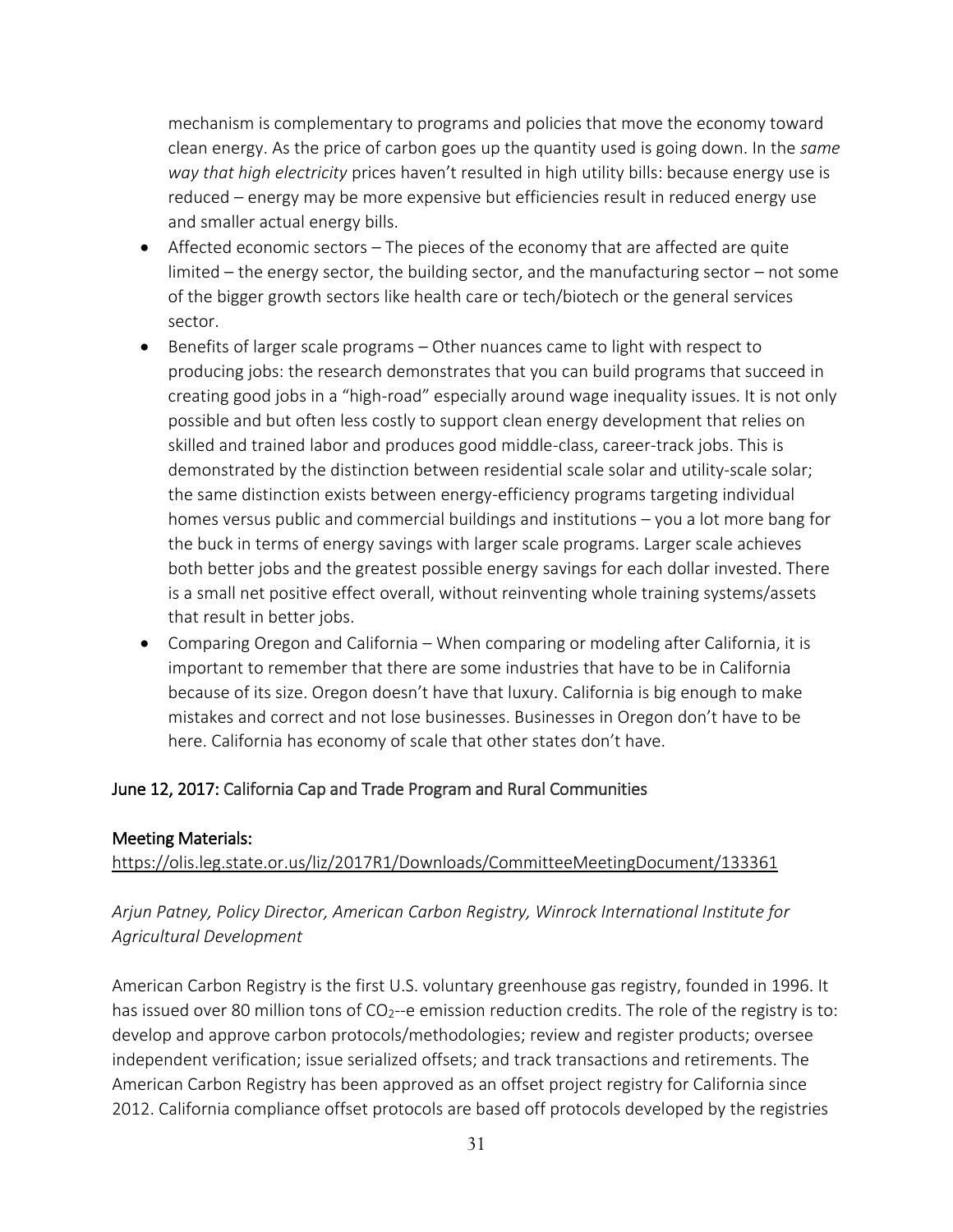in the voluntary market. The California Air Resource Board (CARB) went through a rulemaking process to adjust protocols prior to issuing the official compliance protocol. Registries then use the protocols adopted by CARB. The majority of offset credits issued are from improved forest management projects (35 mil), destruction of ozone depleting substances (14 mil), livestock manure digesters (3 mil), and mine methane (4 mil). There have not been any offsets from urban forestry or rice cultivation. Urban forestry has been in existence since the beginning (of? the century? the year?) but the economics have not worked to make offset credits useful. The rice cultivation protocol was recently created.

#### Key takeaways:

- Protocol examples:
	- o Fertilizer management Oregon has 2-4 million acres of fertilized land and reducing N fertilizer in crop production could reduce  $N_2O$  emissions.
	- o Grazing Land and Livestock Management It is important to bring together various practices to improve the economics of these projects. It is important to scale the complexity of the quantification of the carbon benefit to the size of the farming operation.
	- o Compost additions to grazed grassland A one-time application of compost can sequester 1-5 tons of  $CO<sub>2</sub>$  per acre per year, with long lasting benefits from migration of material into soil, increased vegetation, and  $CO<sub>2</sub>$  absorbed by vegetation. If this was done to 5% of California's rangeland it would absorb 28 million tons of  $CO<sub>2</sub>$  per year.
	- o California Wetland Restoration Projects include agriculture to wetland, dry agriculture to rice, open water to wetland. There is some methane generation but it is outweighed by  $CO<sub>2</sub>$  benefits.
- Aggregation At current carbon prices, cost can be a barrier for offset project types with low volumes like fragmented farming operations, which could be addressed by allowing small operations to consolidate. Allowing consolidation into one project would provide the necessary economy of scale to bear the cost of monitoring, data collection, and verification. California's system does not allow aggregation because of an invalidation provision. Quebec, and likely Ontario, allow aggregation and address the issue of invalidation by setting aside a small portion of each project in a buffer pool. If there is an issue found, a certain number of credits are retired from the buffer pool allowing for aggregation without having to go back to the individual credit.
- Interest in more in-state offsets Consider giving DEQ discretion to approve higher limits or no limit on offsets from projects in Oregon, so long as WCI linkage is not jeopardized.